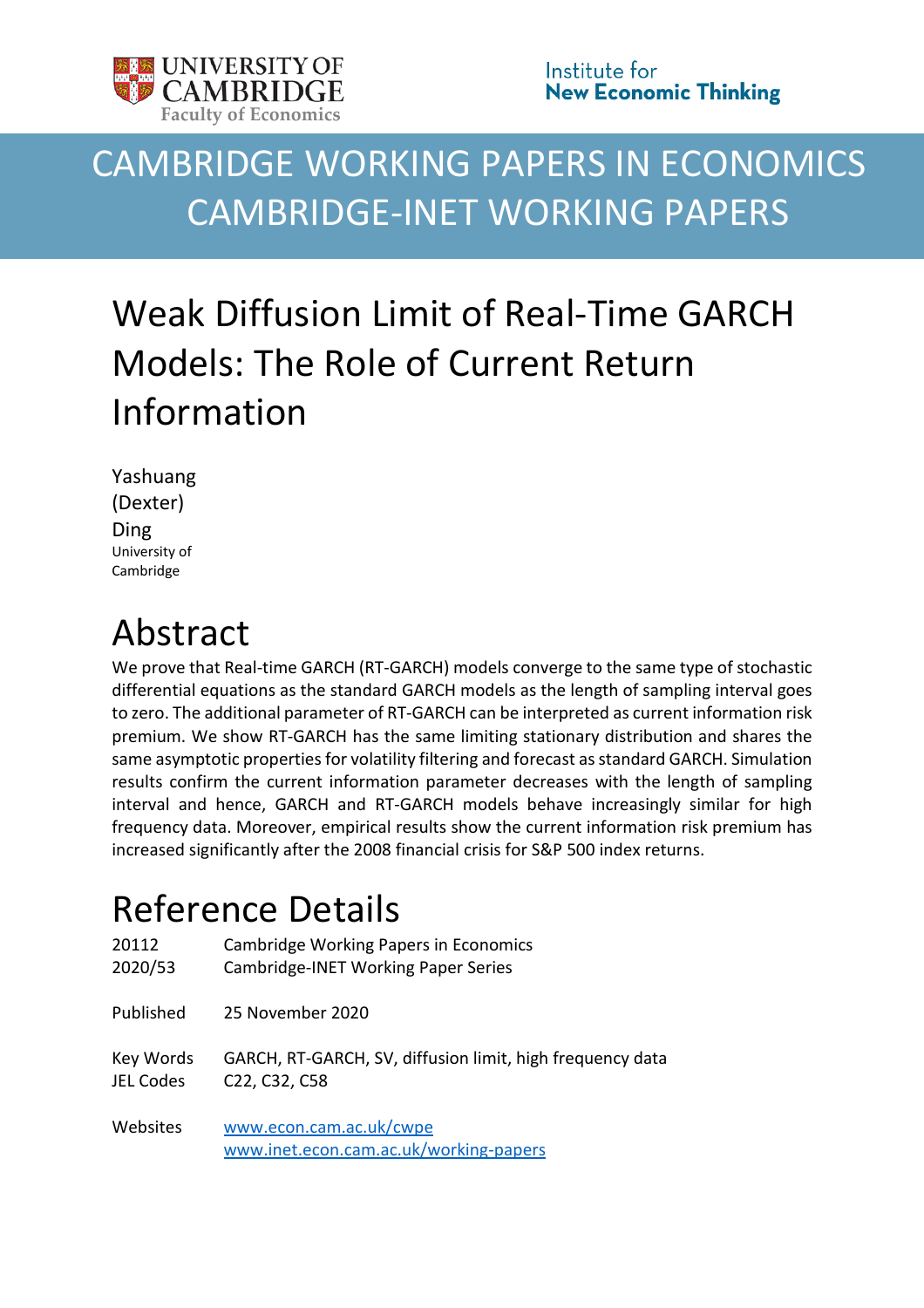## Weak Diffusion Limit of Real-Time GARCH Models: The Role of Current Return Information

Yashuang (Dexter) Ding<sup>∗</sup>

University of Cambridge

#### Abstract

We prove that Real-time GARCH (RT-GARCH) models converge to the same type of stochastic differential equations as the standard GARCH models as the length of sampling interval goes to zero. The additional parameter of RT-GARCH can be interpreted as current information risk premium. We show RT-GARCH has the same limiting stationary distribution and shares the same asymptotic properties for volatility filtering and forecast as standard GARCH. Simulation results confirm the current information parameter decreases with the length of sampling interval and hence, GARCH and RT-GARCH models behave increasingly similar for high frequency data. Moreover, empirical results show the current information risk premium has increased significantly after the 2008 financial crisis for S&P 500 index returns.

Keywords: GARCH, RT-GARCH, SV, diffusion limit, high frequency data JEL classification: C22, C32, C58

<sup>∗</sup> I am grateful to my supervisor, Oliver Linton, for his valuable comments and suggestions, as well as his constant supports and encouragement. I would also like to thank Alexey Onatskiy, Ekaterina Smetanina, Tristan Hennig and Christian Tien for useful comments. All remaining errors are mine. Address correspondence to: Yashuang (Dexter) Ding, Faculty of Economics, University of Cambridge, Sidgwick Avenue, Cambridge CB3 9DD, UK. Email: yd274@cam.ac.uk.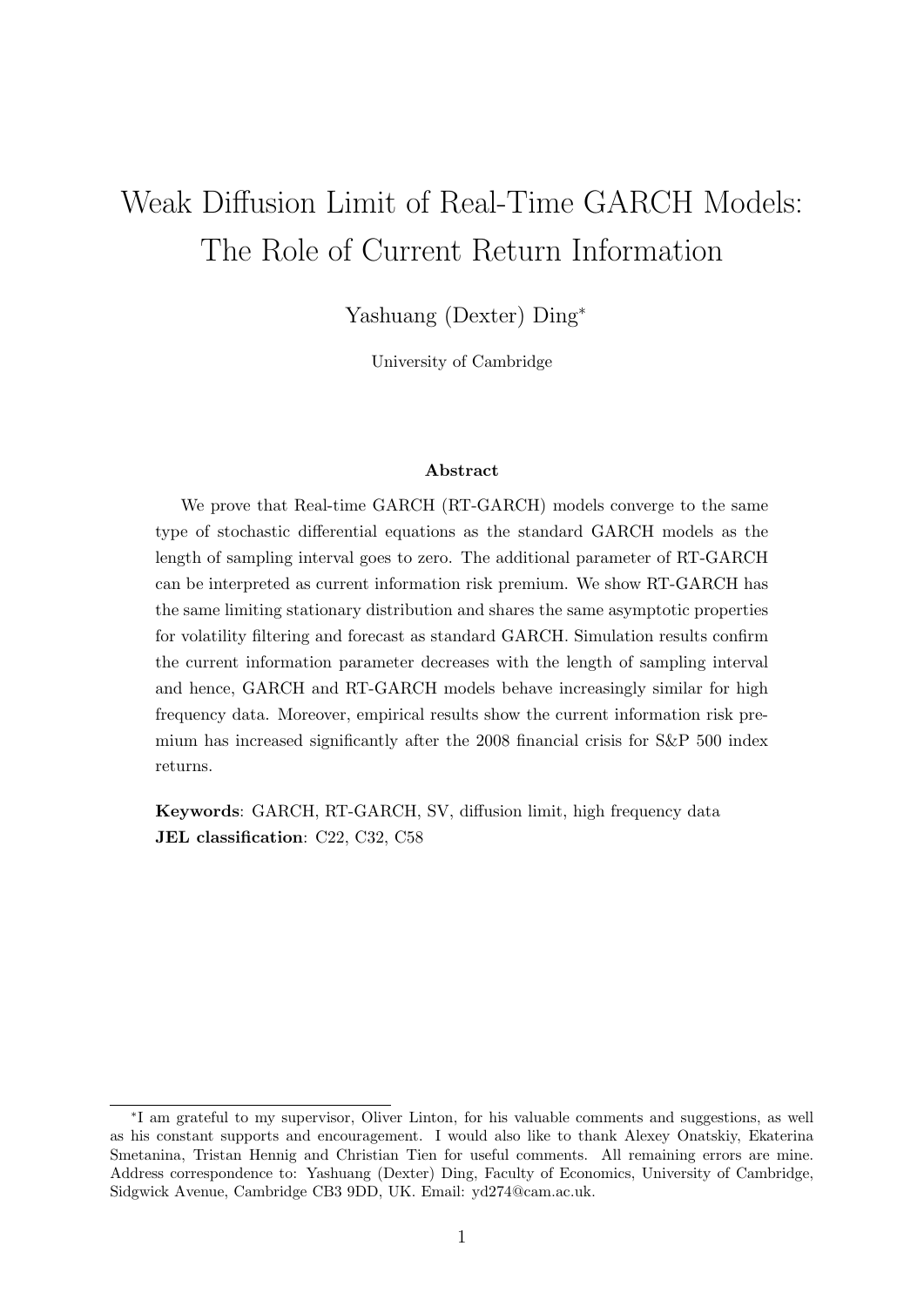## Introduction

Volatility of financial asset returns has been an active research in economics and finance. There are generally two approaches to model ex-ante volatility: Most econometricians develop models that follow Engle's (1982) original idea of dynamic conditional variance (ARCH models). ARCH and its general form, GARCH type models regard volatility as past information only and share the same source of uncertainty as return process. These models are observation driven and are easy to implement using quasi-maximum likelihood (QML) with discretely sampled financial data. On the other hand, option pricing (e.g. Heston (1993)) and term structure of interest rates models (e.g. Longstaff and Schwartz (1992) and Fong and Vasicek (1991)) regard volatility as a latent variable driven by another innovation outside the return process. Itô's calculus provides many elegant analytical properties for these models. However, questions regarding how well these models fit financial data and the difficulty of estimation are the main drawbacks.

The main difference between these two approaches is whether volatility information is generated within the model itself. Using Stroock and Varadhan's (1979)'s diffusion approximation theorem, Nelson (1990) derives the weak convergence of GARCH type models to a system of stochastic differential equations (SDE). This theorem connects the two volatility modelling approaches. In the following papers, Nelson (1992) and Nelson and Foster (1995) provide a series of conditions under which a (possibly) misspecified GARCH models can provide consistent filter and forecast of volatility for high frequency data. Moreover, Nelson and Foster (1994) have developed the asymptotic filtering theory for univariate GARCH models. Subsequent weak convergence results have been derived for other extensions of GARCH type dynamic models (e.g. Fornari and Mele (1997), Ishida and Engle (2002) and Hafner et al. (2017)).

Empirical studies have remarked that by not using all available internal information, in particular the current return, ARCH type models make an inefficient use of information for volatility forecasting (e.g. Hansen et al. (2012) and Politis (1995)). To address this, Smetanina (2017) proposes the Real-time GARCH (RT-GARCH) model to incorporate current return information in the volatility process. Specifically, the return and volatility are jointly modelled as

$$
r_t = \sigma_t \epsilon_t,\tag{0.1}
$$

$$
\sigma_t^2 = \alpha + \beta \sigma_{t-1}^2 + \gamma r_{t-1}^2 + \psi \epsilon_t^2, \quad (\alpha, \beta, \gamma, \psi) \ge 0,
$$
\n(0.2)

where  $r_t$  is the (demeaned) return series,  $\epsilon_t$  are i.i.d. random variables with density  $f_{\epsilon}(\cdot)$ with first and second moments equal to 0 and 1, respectively. The model uses the squared current return innovation to feedback the current level of volatility. In doing so, the volatility process is no longer deterministic conditional on the information up to  $t - 1$ .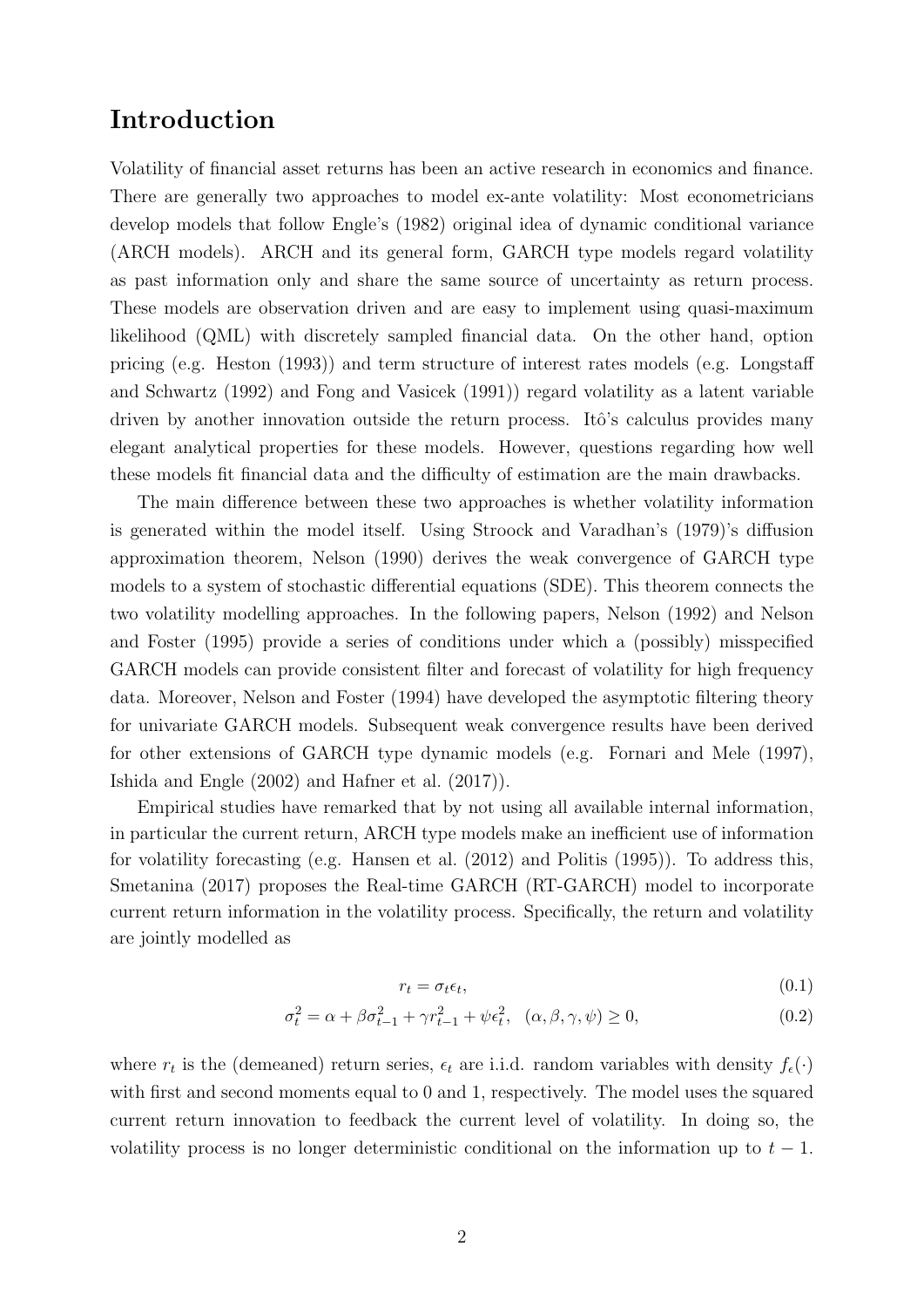However, it still retains the QML structure with conditional transition density function,

$$
f_r(r|\mathcal{F}_{t-1}) = \frac{r}{d(r, b_{t-1}, \vartheta)\sqrt{b_{t-1}^2 + 4\psi r_t^2}} f_{\epsilon}(d(r, b_{t-1}, \vartheta)),
$$
\n(0.3)

where  $f_{\epsilon}(\cdot)$  is the pdf of  $\epsilon_t$ ,  $\vartheta = (\alpha, \beta, \gamma, \psi)'$  and

$$
d(r, b_{t-1}; \vartheta) = \text{sign}(r) \sqrt{\frac{\sqrt{b_{t-1}^2 + 4\psi r^2} - b_{t-1}}{2\psi}}, \tag{0.4}
$$

$$
b_{t-1} = \alpha + \beta \sigma_{t-1}^2 + \gamma r_{t-1}^2. \tag{0.5}
$$

In particular, Smetanina and Wu (2019) show that the QML procedure still results in consistent and asymptotically normally distributed estimators. RT-GARCH can also be interpreted as a special case for discrete time stochastic volatility (SV) model where the innovations of return and volatility are uncorrelated but from the same source.<sup>1</sup> RT-GARCH has additional advatages over GARCH in that it responds faster to new shocks, captures time-varying conditional kurtosis of returns and thus, provides better fit to financial returns (see Smetanina's (2017)).

To formally define where in-between RT-GARCH lies with regard to other volatility models, and in particular, how RT-GARCH behaves relative to standard GARCH when the sampling frequency changes, the diffusion limit is needed. In this paper, we use the techniques of Nelson's (1990) diffusion approximation theorem to derive the diffusion limit of RT-GARCH. In contrast to standard GARCH, the volatility process is not independent of the return innovations and thus, cannot be separated when computing the limiting moments. We use the asymptotic results of realised power variations of semimartinagle due to Barndorff-Nielsen and Shephard (2003) to address this issue. As we will see, RT-GARCH converges weakly to the same type of SDEs as the standard GARCH with the added parameter characterising volatility risk premium of current information. It turns out that with the length of sampling interval goes to zero, this risk premium decreases and the RT-GARCH becomes 'closer' to GARCH in terms of limiting distribution and values of persistence parameters and conditional intercepts.<sup>2</sup> However, when using lower frequency data, the risk premium increases and thus, the two models diverge increasingly. The intuition is that if there is no discontinuity in price path, the volatility is almost a constant within an infinitely small interval. It follows immediately that the additional parameter  $\psi$  of RT-GARCH controls the scale of its limiting stationary distribution. The consistency of GARCH estimator for filtering and forecasting volatility (Nelson (1992), Nelson and Foster (1995)) extends directly to the case of RT-GARCH. This implies that

<sup>&</sup>lt;sup>1</sup>Smetanina's (2017) claims that the two innovations are correlated with  $\rho = 1$ . However, this is not the case since  $\mathbb{E}[\epsilon_t \epsilon_t^2] = 0$  for symmetric returns.

<sup>&</sup>lt;sup>2</sup>For RT-GARCH, the conditional intercept term is  $\alpha + \psi$  and for GARCH is  $\alpha$ . The reason we call them conditional intercept is because this term represents the one step conditional expectation given the lagged state variable is zero.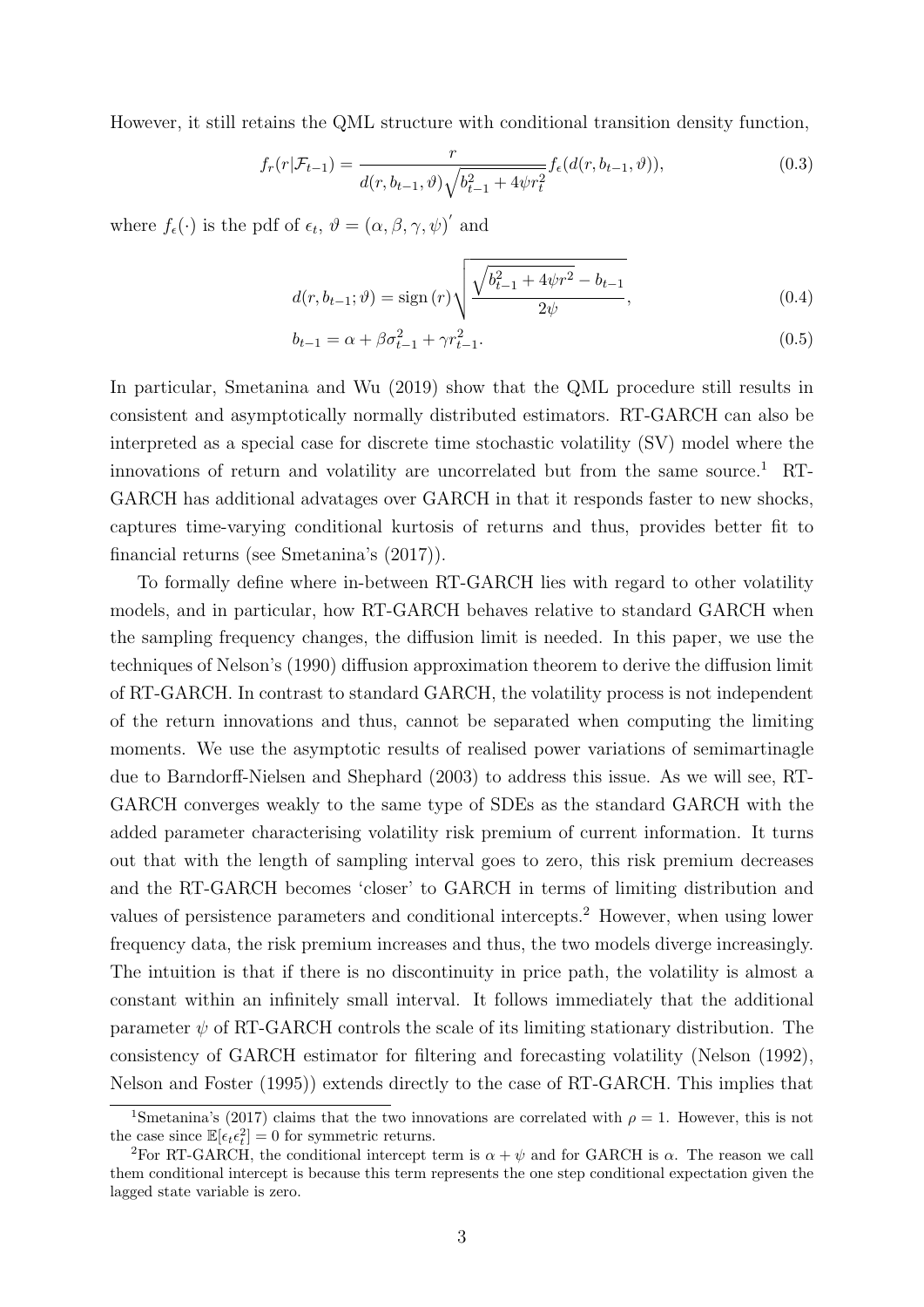the advantage of RT-GARCH lies primarily on its efficient use of current information when volatility movement is noticeable or the discretisation of high frequency data is non-negligible. These results also extend to RT-GARCH and RT-GARCH with student-t innovations.

The remainder of the paper is structured as follows. In section 2, we briefly review the main convergence results of Stroock and Varadhan (1979) and Nelson (1990). In section 3, we derive the diffusion limit of RT-GARCH with both normal and student-t innovations, as well as asymmetric RT-GARCH with leverage and feedback effects similar to the GJR-GARCH and thus, extend Nelson's (1990) diffusion approximation theorem. In section 4, we provide simulation results with varying frequencies to demonstrate convergence results for RT-GARCH and GARCH. We also fit both RT-GARCH and GARCH to daily, weekly and monthly data of S&P 500 index. Section 5 concludes. All proofs and derivations are in Appendix A and tables are in Appendix B.

### 1 Weak convergence of Markov processes to diffusion

In this section we present results, drawn largely from Stroock and Varadhan (1979) and Nelson (1990), on the weak convergence of a sequence of Markov processes to a diffusion. Define a sequence of processes:  $(hX_{kh})_{n\times 1}$  for integers k, which are random step functions taking jumps at times h, 2h, 3h, and so on. Let  $D([0,\infty], R^n)$  be the space of functions from  $[0,\infty]$  into  $R^n$  that are right continuous with finite left limits endowed with the Skorohod metric. Let  $\mathcal{F}_{kh}$  denote the sigma algebra generated by  $_hX_0$  up to  $_hX_{kh}$  for each  $h > 0$  and  $B(R^n)$  the Borel sets on  $R^n$ . Let  $v_h$  be a probability measure on  $(R^n, B(R^n))$ and  $\Pi_h(x, \cdot)$  be a transition function on  $R^n$ , i.e.:

- (a)  $\Pi_h(x, \cdot)$  is a probability measure on  $(R^n, B(R^n))$  for all  $x \in R^n$ .
- (b)  $\Pi_h(x, \cdot)$  is  $B(R^n)$  measurable for all  $\Gamma \in B(R^n)$ .

Let  $P_h$  be the probability measure on  $D([0,\infty), R^n)$  such that

$$
\mathbb{P}_h(_hX_0 \in \Gamma) = v_h(\Gamma) \text{ for any } \Gamma \in B(R^n), \tag{1.1}
$$

$$
\mathbb{P}_h(_hX_t = _hX_{kh}, kh \le t < (k+1)h) = 1,
$$
\n(1.2)

$$
\mathbb{P}_h\left(_hX_{(k+1)h} \in \Gamma | \mathcal{F}_{kh}\right) = \Pi_h\left(_hX_{kh}, \Gamma\right) \text{ a.s. under } \mathbb{P}_h \text{ for all } k \ge 0 \text{ and } \Gamma \in B(R^n). \tag{1.3}
$$

At each jump time, (2.1) specifies the distribution of starting points and (2.3) the transition densities of the n-dimensional discrete time step process  $_hX_{kh}$ . (2.2) characterises the continuous time process by making  $_hX_t$  a step function with jumps at  $h, 2h, 3h$  and so on.

Finally, the limit diffusion is formed by making  $({}_hX_t) \Rightarrow (X_t)$  as  $h \downarrow 0$ , where  $X_t$  is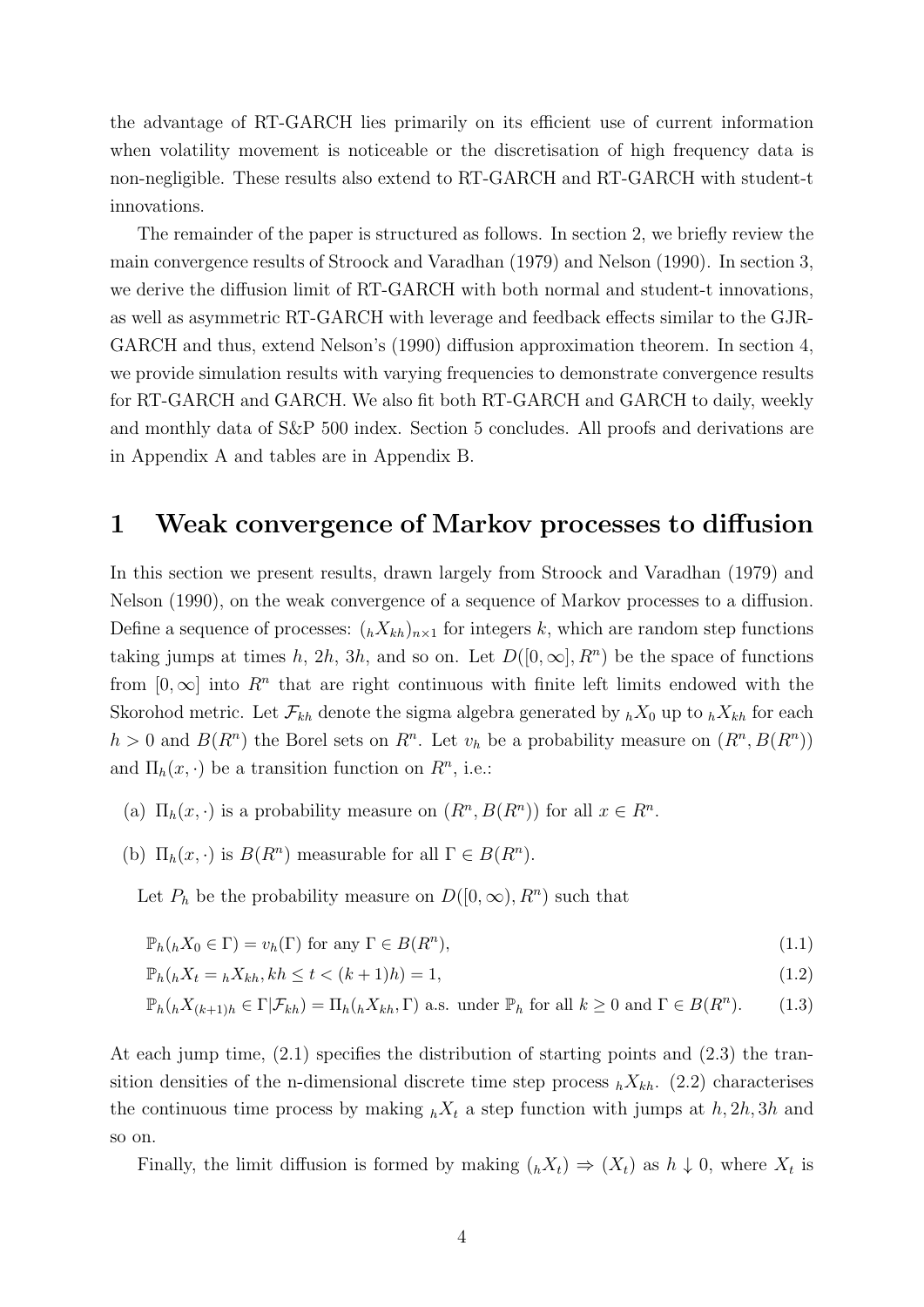the solution (weak) to

$$
X_t = X_0 + \int_0^t m(X_s, s)ds + \int_0^t \Sigma(X_s, s)dW_{n,s},
$$
\n(1.4)

where  $W_{n,t}$  is an n-dimensional standard Brownian motion. The convergence is achieved by making assumptions on  $_hX_t$  as follows.

**Assumption 1.**  $_hX_0 \Rightarrow X_0$  as  $h \downarrow 0$ , where  $X_0$  has probability measure  $v_0$ .

Next, to match the first and second moments of the increments of discrete time process to its continuous time counterpart, suppose  $m_h(x)$  and  $\Omega_h(x)$  are well defined for all  $x \in R^n$ :

$$
m_h(x) \equiv h^{-1} \mathbb{E}[hX_{(k+1)h} - hX_{kh}|\mathcal{F}_{kh}], \qquad (1.5)
$$

$$
\Sigma_h(x) \equiv h^{-1} \mathbb{E}[(hX_{(k+1)h} - hX_{kh})(hX_{(k+1)h} - hX_{kh})^T | \mathcal{F}_{kh}],
$$
\n(1.6)

where the expectations are taken under  $P_h$ <sup>3</sup>.

**Assumption 2.** For every  $\eta > 0$ ,

$$
\lim_{h \downarrow 0} \sup_{\|x\| \le \eta} \|m_h(x) - m(x)\| = 0,\tag{1.7}
$$

$$
\lim_{h \downarrow 0} \sup_{\|x\| \le \eta} \|\Sigma_h(x) - \Sigma(x)\| = 0.
$$
\n(1.8)

To ensure sample path continuity,

Assumption 3. For every  $\eta > 0$  and all  $i = 1, 2, ..., n$ ,

$$
\lim_{h \downarrow 0} \sup_{\|x\| \le \eta} \mathbb{E}[(hX_{i,(k+1)h}) - hX_{i,kh})^4 | \mathcal{F}_{kh}] = 0,
$$
\n(1.9)

where  ${}_{h}X_{i,kh}$  are the i<sup>th</sup> element of  ${}_{h}X_{kh}$ .

Assumption 4. There is a distributionally unique (weak) solution to  $(1.4)$ .

**Theorem 1.1** (Stroock-Varadhan). Under Assumptions  $1 - 4$ ,  $\lambda_k$   $(X_t) \Rightarrow (X_t)$  as  $h \downarrow 0$ , where " $\Rightarrow$ " denotes weak convergence, i.e. convergence in distribution.

To customise the theorem for GARCH models, let  $X_t \equiv [S_t^T, \sigma_t^T]^T$  where  $S_t$  is  $n \times 1$ observed state variables and  $\sigma_t$  is  $m \times 1$  latend variables. Then a sequence of rescaled GARCH processes (discrete)  $_h X_{kh} \equiv [hS_{kh}^T, h\sigma_{kh}^T]^T$  converges weakly to an SDE system whose weak solution is  $X_t$  (see Nelson (1990)).

 ${}^{3}$ Change (1.6) to centred moments will not affect the results.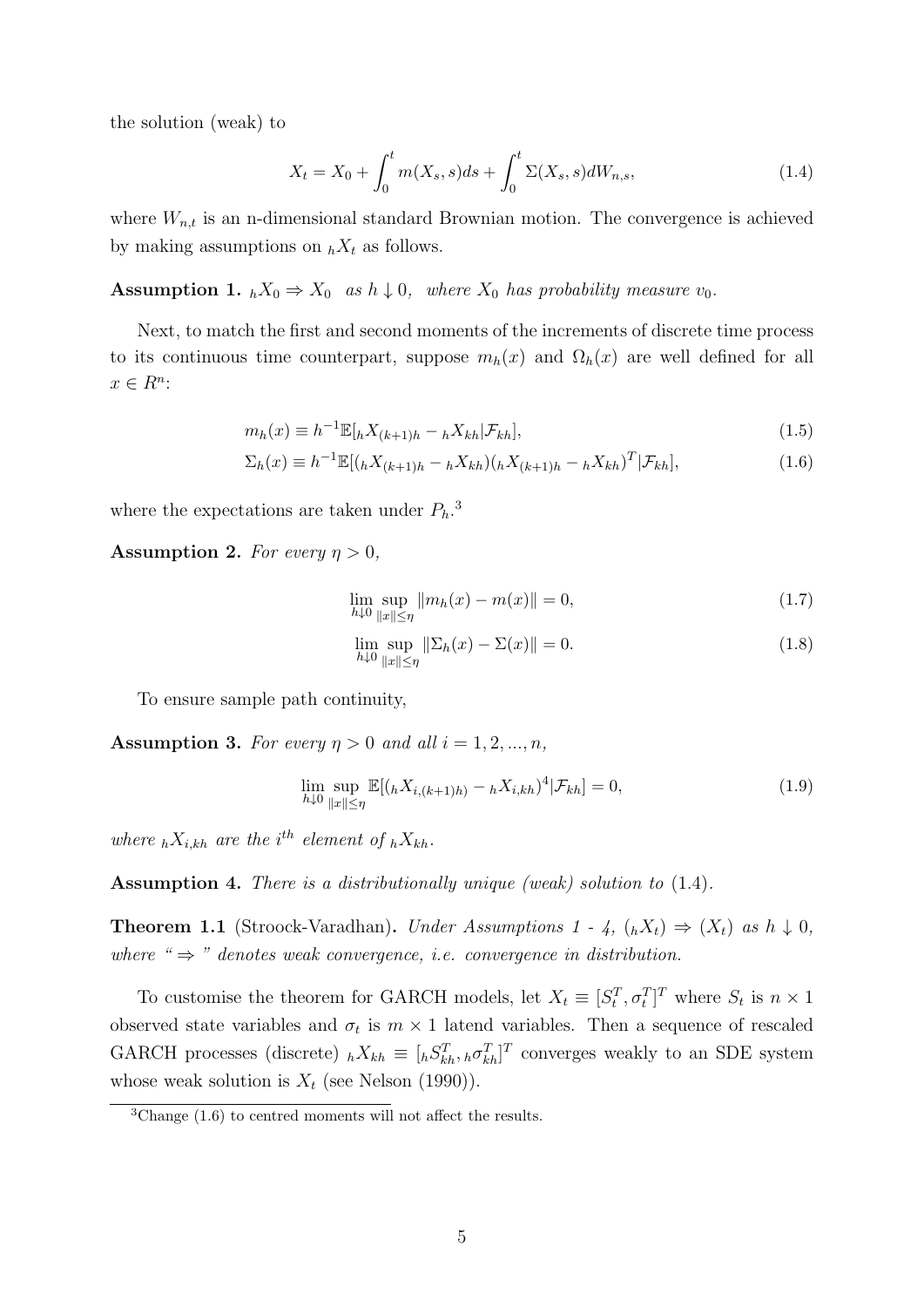### 2 Main Results

#### 2.1 Diffusion limit of RT-GARCH with Gaussian innovations

Consider a sequence of  $({}_{h}S_{kh}, {_{h}\sigma_{kh}^2})$  that depends on the length of interval between subsequent observations:<sup>4</sup>

$$
{}_{h}r_{kh} \equiv {}_{h}S_{kh} - {}_{h}S_{(k-1)h} = {}_{h}\sigma_{kh} \cdot {}_{h}\epsilon_{kh}, \qquad (2.1)
$$

$$
{}_{h}\sigma_{kh}^{2} = \alpha_{h} + \beta_{h} \cdot {}_{h}\sigma_{(k-1)h}^{2} + h^{-1}\gamma_{h} \cdot {}_{h}\sigma_{(k-1)h}^{2} \cdot {}_{h}\epsilon_{(k-1)h}^{2} + h^{-1}\psi_{h} \cdot {}_{h}\epsilon_{kh}^{2},
$$
\n(2.2)

$$
\mathbb{P}[(hS_0, h\sigma_0^2) \in \Gamma] = v_h(\Gamma) \text{ for any } \Gamma \in B(R^2),\tag{2.3}
$$

where  $h \epsilon_{kh}$  are i.i.d. with mean zero and variance proportional to h and  $\{v_h\}_{h\downarrow 0}$  satisfies Assumption 1. We first state the convergence result for  ${}_{h}\epsilon_{kh}$  normally distributed. Consider continuous time processes  $\{S_t, \sigma_t^2\}$  that satisfy a GARCH-type SDE system:

$$
dS_t = \sigma_t dW_{1,t},\tag{2.4}
$$

$$
d\sigma_t^2 = (\mu - \theta \sigma_t^2)dt + \gamma \sigma_t^2 dW_{2,t},
$$
\n(2.5)

$$
\mathbb{P}[(S_0, \sigma_0^2) \in \Gamma] = v_0(\Gamma) \text{ for any } \Gamma \in B(R^2),\tag{2.6}
$$

where  $W_{1,t}$  and  $W_{2,t}$  are independent standard Brownian motions, independent of the initial values  $(S_0, \sigma_0^2)$ .

**Assumption 5.** Let the rescaled RT-GARCH parameters  $\alpha_h, \beta_h, \gamma_h$  and  $\psi_h$  satisfy

$$
\lim_{h \downarrow 0} h^{-1}(\alpha_h + \psi_h) = \mu,\tag{2.7}
$$

$$
\lim_{h \downarrow 0} h^{-1}(\gamma_h + \beta_h - 1) = -\theta,\tag{2.8}
$$

$$
\lim_{h \downarrow 0} \sqrt{2}h^{-1/2}\gamma_h = \gamma,\tag{2.9}
$$

where  $\mu$ ,  $\theta$  and  $\gamma$  are the coefficients of (2.4) and (2.5), provided the limits exist and are finite.

**Theorem 2.1.** Suppose the initial points of (2.1) and (2.2),  $({}_hS_0, {}_h\sigma_0^2) \Rightarrow (S_0, \sigma_0^2)$ , the initial points of  $(2.4)$  and  $(2.5)$ . Under Assumption 5 the RT-GARCH processes  $(k_1(k_1, k_1 k_1 k_2 k_1 k_2 k_2 k_3 k_4 k_5 k_5 k_5 k_6 k_7 k_8 k_8 k_9 k_1 k_1 k_2 k_4 k_5 k_7 k_8 k_9 k_1 k_1 k_2 k_4 k_5 k_6 k_1 k_1 k_2 k_4 k_1 k_2 k_3 k_4 k_5 k_1 k_2 k_4 k_1 k_2 k_4 k_1 k_2 k_2 k_3 k_4 k_5 k_1 k_2 k_3 k_4 k_1 k_2 k_4 k_1 k_2 k_4 k_1 k_2 k_4 k_1 k_2 k_4 k_1 k_2 k_2 k_3$  $(2.3) \Rightarrow (2.4) - (2.6) \text{ as } h \downarrow 0.$ 

Theorem 2.1 shows RT-GARCH converges weakly to the same SDE system as standard GARCH with the additional parameter  $\psi_h$  entering the volatility drift term via its limit in (2.7) (see Nelson (1990) for GARCH diffusion limit). This tells us that although RT-GARCH has nonstandard conditional density, it is still within the class of GARCH models The intuition is that when the interval between subsequent observation  $(h)$  goes to zero,

<sup>&</sup>lt;sup>4</sup>Here we only consider equally spaced samples.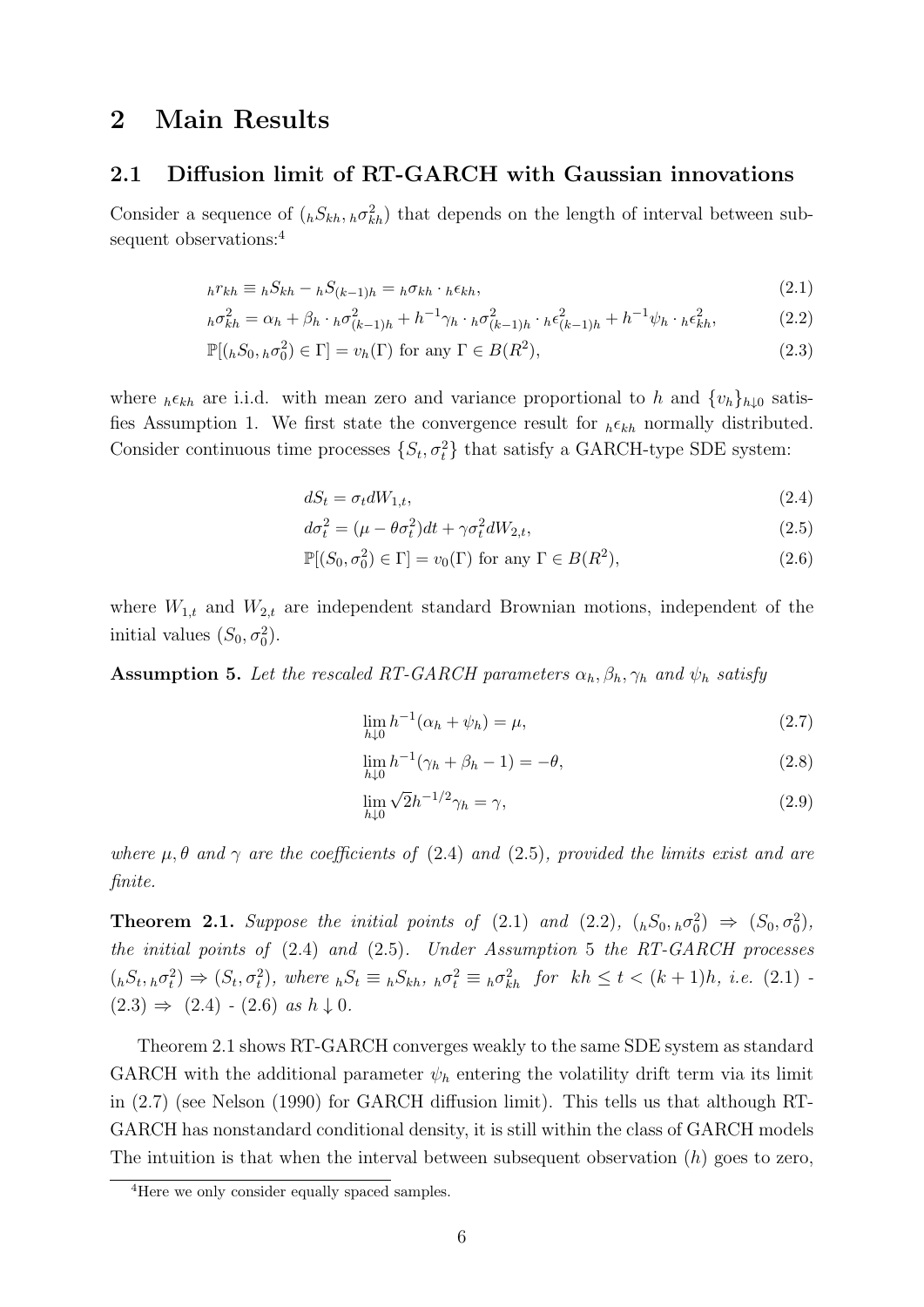the volatility is almost constant if the assumption of sample path continuity holds. That is, using the information up to time T, for every  $\zeta > 0$  and  $T > 0$ , there exists, with probability one, a random  $\Delta(t) > 0$  such that

$$
\sup_{T-\Delta(t)\le s
$$

Thus, RT-GARCH and GARCH are asymptotically equivalent as  $h \downarrow 0$  for they share the same diffusion limit.

The result gives  $\psi$  another interpretation, that is, the volatility risk premium of current information. According to Girsanov theorem, change the measure of (2.5) an equivalent martingale measure involves only changing the drift term provided the existence of such measure and this change is called risk premium in finance literature. Specifically, let

$$
\lambda(\sigma_t^2) = \frac{\psi}{\gamma \sigma_t^2},\tag{2.11}
$$

then the process  $W_t^{\mathcal{R}} = W_t^P - \int_0^t \lambda(\sigma_s^2) ds$  is a standard Brownian motion under an equivalent martingale measure  $\mathcal R$  to the physical measure P of (2.5), with the Radon-Nikodym derivative

$$
\frac{d\mathcal{R}}{dP} = \mathcal{E}(\lambda(\sigma_t^2)),\tag{2.12}
$$

where

$$
\mathcal{E}(x) = \exp\left(\int_0^t x dW_s^P - \frac{1}{2} \int_0^t x^2 ds\right)
$$
 (2.13)

is the Doléans-Dade exponential. Thus, if the measure  $\mathcal R$  exists, the procee  $\sigma_t^2$  can be expressed as

$$
d\sigma_t^2 = (\mu - \psi - \theta \sigma_t^2)dt + \gamma \sigma_t^2 dW_t^{\mathcal{R}}.
$$
\n(2.14)

The additional parameter  $\psi$  in RT-GARCH can be interpreted as volatility risk premium of current information per unit standard deviation of volatility and the equivalent measure R can be thought of as the measure under which agents do not require compensation for not knowing the current return information and thus, this risk premium can be subtracted from the volatility drift term. The nonnegative restriction on  $\psi$  corresponds to the fact investors dislike uncertainty in volatility and are willing to exchange compensation for current return information. This form of risk premium is not affine in  $\sigma_t^2$ . However, it falls within the specification of extended affine models defined in Cheridito et al. (2007). Specifically, the total current information risk premium,  $\sigma_t^2 \lambda(\sigma_t^2)$ , is a restricted case of the extended affine model,  $\sigma_t^2 \lambda(\sigma_t^2) = \lambda_0 + \lambda_1 \sigma_t^2$ , where  $\lambda_0 = \psi/\gamma$  and  $\lambda_2 = 0$ . Cheridito et al. (2007) prove the existence of such equivalent martingale measure under the boundary nonattainment conditions. Specifically, since the process  $\sigma_t^2$  satisfies the nonexplosion condition defined in Nelson (1990), for a positive initial point, the existence of equivalent measure for RT-GARCH diffusion limit is guaranteed. The information risk premium parameter  $\psi$  can only be when fitting the data with RT-GARCH. In this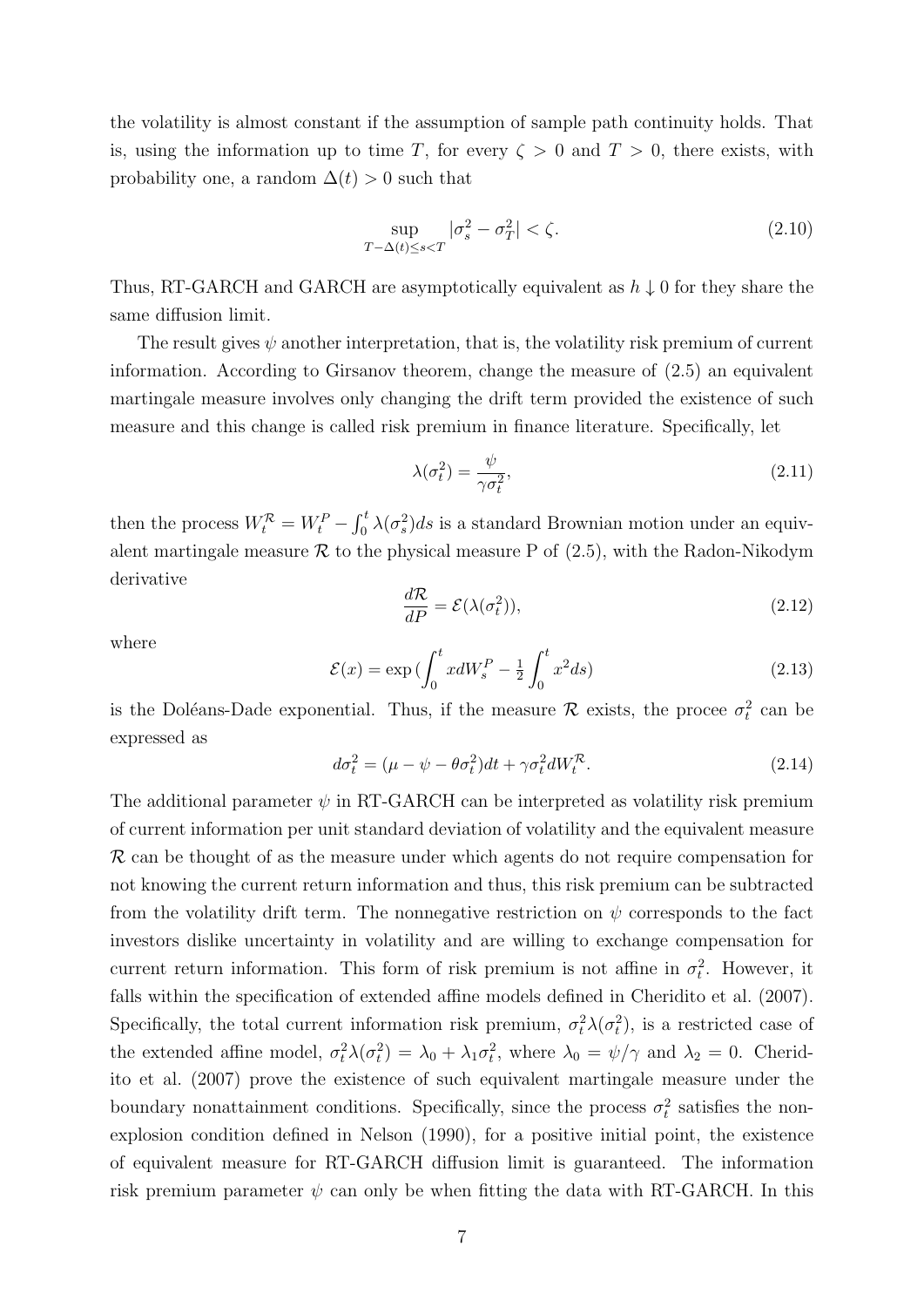sense, RT-GARCH's efficient use of information is similar to the way of using options data to incorporate market risk neutral expectation on asset returns. This is, however, not to say the measure  $\mathcal R$  is the risk neutral measure since there is no guarantee that the instantaneous drift term of risky asset equals to risk free rate under  $\mathcal{R}$ .<sup>5</sup>

In order to answer Smetanina's (2017) question about how the RT-GARCH relates to SV models, we next consider the discrete time (Euler Maruyama scheme) stochastic volatility analogue of  $(2.4)$  and  $(2.5)$ :

$$
{}_{h}r_{kh} = {}_{h}\sigma_{kh} \cdot {}_{h}\epsilon_{kh}, \qquad (2.15)
$$

$$
{}_h\sigma^2_{(k+1)h} = {}_h\sigma^2_{kh} + (\mu - \theta \cdot {}_h\sigma^2_{kh})h + \gamma \cdot {}_h\sigma^2_{kh} \cdot {}_hz_{(k+1)h},\tag{2.16}
$$

for a sequence of h converge to 0, where  $h \epsilon_{kh}$  and  $h z_{kh}$  are both i.i.d. with zero mean and variance  $h$  and independent with each other. Thus, RT-GARCH is (asymptotically) equivalent to the discrete time SV model regardless of the correlation between innovations (and they are both asymptotically equivalent to standard GARCH model).

#### 2.2 RT-GJR-GARCH with Gaussian innovations

For the correlated Brownian motions case, we need to add information asymmetry in the discrete time model similar to GJR-GARCH. Consider the rescaled sequence of RT-GJR-GARCH processes with leverage and feedback effects:

$$
{}_{h}r_{kh} \equiv {}_{h}S_{kh} - {}_{h}S_{(k-1)h} = {}_{h}\sigma_{kh} \cdot {}_{h}\epsilon_{kh}, \qquad (2.17)
$$

$$
{}_{h}\sigma_{kh}^{2} = \alpha_{h} + \beta_{h} \cdot {}_{h}\sigma_{(k-1)h}^{2} + h^{-1}\gamma_{h} \cdot {}_{h}\sigma_{(k-1)h}^{2} \cdot {}_{h}\epsilon_{(k-1)h}^{2}
$$
\n
$$
(2.18)
$$

$$
+ h^{-1} \psi_h \cdot h \epsilon_{kh}^2 + h^{-1} \phi_h \cdot h \sigma_{(k-1)h}^2 \cdot (h \epsilon_{(k-1)h}^-)^2 + h^{-1} \eta_h \cdot (h \epsilon_{kh}^-)^2,
$$

$$
\mathbb{P}[(hS_0, h\sigma_0^2) \in \Gamma] = v_h(\Gamma) \text{ for any } \Gamma \in B(R^2),\tag{2.19}
$$

where  $_{h}\epsilon_{kh}^{-}$  are i.i.d. half normally distributed, i.e.,  $_{h}\epsilon_{kh}^{-} \equiv {}_{h}\epsilon_{kh}\mathbb{1}_{\{h\epsilon_{kh}\leq 0\}}$  and  $\mathbb{1}_{\{\cdot\}}$  is the indicator function. Next consider  $(S_t, \sigma_t^2)$  that satisfy

$$
dS_t = \sigma_t(\rho dW_{1,t} + \sqrt{1 - \rho^2} dW_{2,t}),
$$
\n(2.20)

$$
d\sigma_t^2 = (\mu - \theta \sigma_t^2)dt + \gamma \sigma_t^2 dW_{1,t},
$$
\n(2.21)

$$
\mathbb{P}[(S_0, \sigma_0^2) \in \Gamma] = v_0(\Gamma) \text{ for any } \Gamma \in B(R^2),\tag{2.22}
$$

where  $W_{1,t}$  and  $W_{2,t}$  are independent standard Brownian motions, independent of the initial values  $(S_0, \sigma_0^2)$ .

**Assumption 6.** Let the rescaled RT-GARCH parameters  $\alpha_h$ ,  $\beta_h$ ,  $\gamma_h$ ,  $\psi_h$ ,  $\phi_h$  and  $\eta_h$  satisfy

$$
\lim_{h \downarrow 0} h^{-1}(\alpha_h + \psi_h + \frac{1}{2}\eta_h) = \mu,
$$
\n(2.23)

<sup>5</sup>Note also that the market risk premium of volatility under risk neutral measure is usually negative.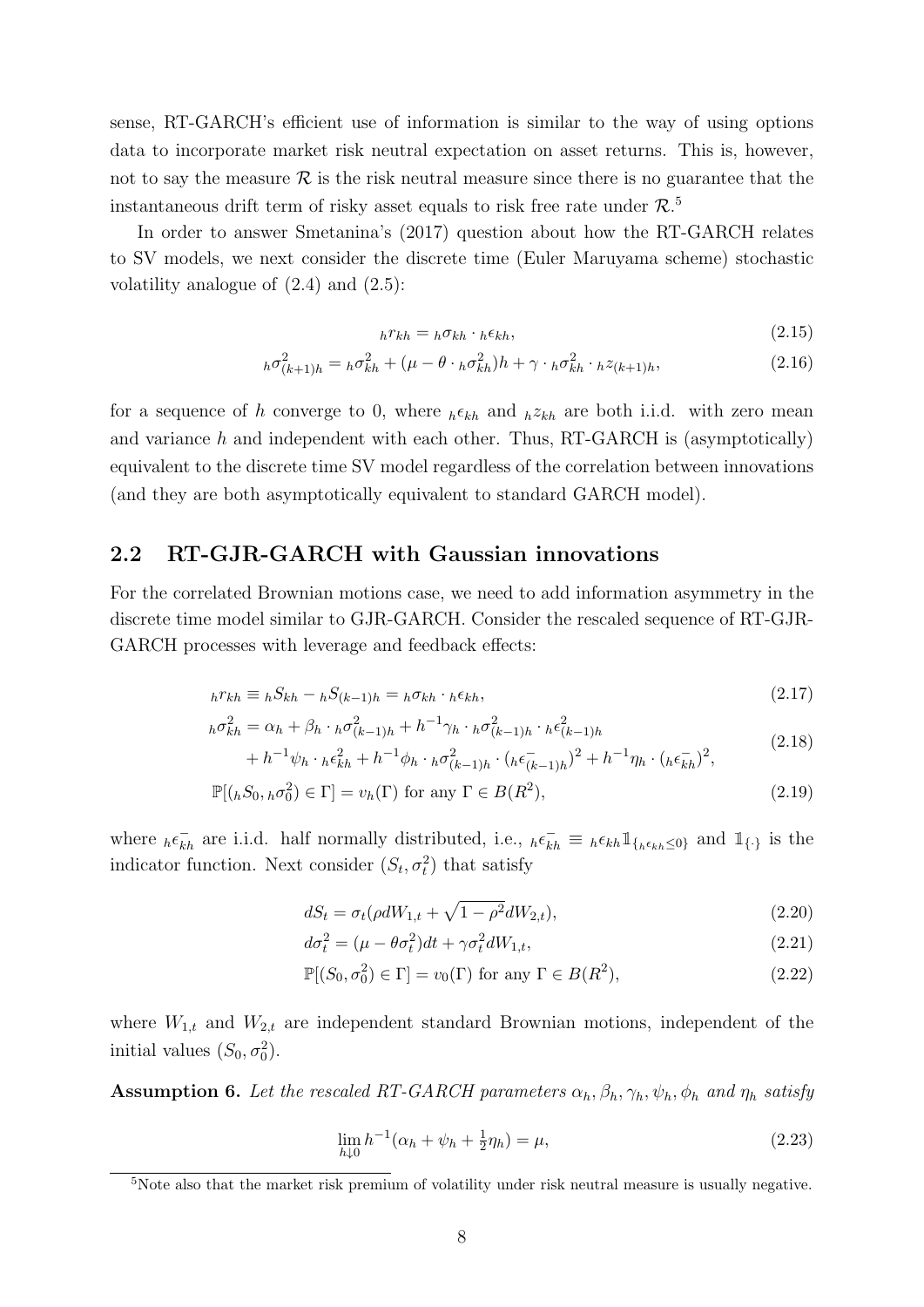$$
\lim_{h \downarrow 0} h^{-1}(\gamma_h + \beta_h + \frac{1}{2}\phi_h - 1) = -\theta,\tag{2.24}
$$

$$
\lim_{h \downarrow 0} h^{-1} (2\gamma_h^2 + 2\phi_h \gamma_h + \frac{5}{4} \phi_h^2) = \gamma^2, \tag{2.25}
$$

$$
\lim_{h \downarrow 0} h^{-1/2} \sqrt{\frac{2}{\pi}} \phi_h = -\omega,\tag{2.26}
$$

where  $\omega \equiv \rho \gamma$  and  $(\mu, \theta, \gamma, \rho)$  are the coefficients of (2.20) and (2.21)

**Theorem 2.2.** Suppose the initial points of  $(2.17)$  and  $(2.18)$ ,  $({}_{h}S_{0}, {}_{h}\sigma_{0}^{2})$  converge to the initial points of  $(2.20)$  and  $(2.21)$ ,  $(S_0, \sigma_0^2)$  in distribution. Under Assumption 6 the  $RT\text{-}GJR\text{-}GARCH$  processes  $(2.17)$  -  $(2.19)$  converge to  $(2.20)$  -  $(2.22)$  in distribution as  $h \downarrow 0.$ 

Theorem 2.2 shows RT-GJR-GARCH further breaks down current information risk premium into those due to negative and positive return information. Since RT-GJR-GARCH is a generalisation of RT-GARCH, we will call both models the class of RT-GARCH models.

#### 2.3 Stationary distribution of RT-GARCH models

A direct consequence of Theorems 2.1 and 2.2 is the limiting stationary distribution of RT-GARCH. Nelson (1990) has proved that in steady state, (2.21) has an inverse gamma distribution. Since RT-GARCH and GARCH converge to the same type of SDEs as  $h \downarrow 0$ , we have

**Theorem 2.3.** Let  $\sigma_t^2$  be generated by (2.21). If

- (a) the distribution of  $\sigma_0^2$  converges to the stationary distribution of  $\sigma_t^2$  as  $h \downarrow 0$ ,
- (b) the sequence of parameters  $(\alpha_h, \beta_h, \gamma_h, \psi_h, \phi_h, \eta_h)_{h\downarrow 0}$  satisfies Assumption 6,

then in the discrete time system  $(2.17)$  and  $(2.18)$ ,

$$
h\sigma_{kh}^2 \stackrel{d}{\rightarrow} Inverse-Gamma(1+2\theta/\gamma^2, 2\mu/\gamma^2),\tag{2.27}
$$

$$
h^{-1/2}\sqrt{(2\theta + \gamma^2)/2\mu} \cdot h r_{kh} \xrightarrow{d}
$$
  
Skew-t $\left(0, \frac{\rho^2}{1 - \frac{2}{\pi}} + 1 - \rho^2, \frac{\rho}{\sqrt{(1 - \frac{2}{\pi})(1 - \rho^2)}}, 2 + \frac{4\theta}{\gamma^2}\right)$ , (2.28)

for any constant value of kh as  $h \downarrow 0$ , where Skew-t(a, b, c, n) is the skewed Student-t distribution as defined in Azzalini and Capitanio (2003) with location parameter a, scale parameter b, shape parameter c and degree of freedom n.

If there exists a  $d > 0$  such that  $\limsup \mathbb{E}[h\sigma_0^{2d}] < \infty$  and condition (b) is satisfied, then

$$
{}_{h}\sigma_{kh}^2 \xrightarrow{d} Inverse-Gamma(1+2\theta/\gamma^2, 2\mu/\gamma^2), \qquad (2.29)
$$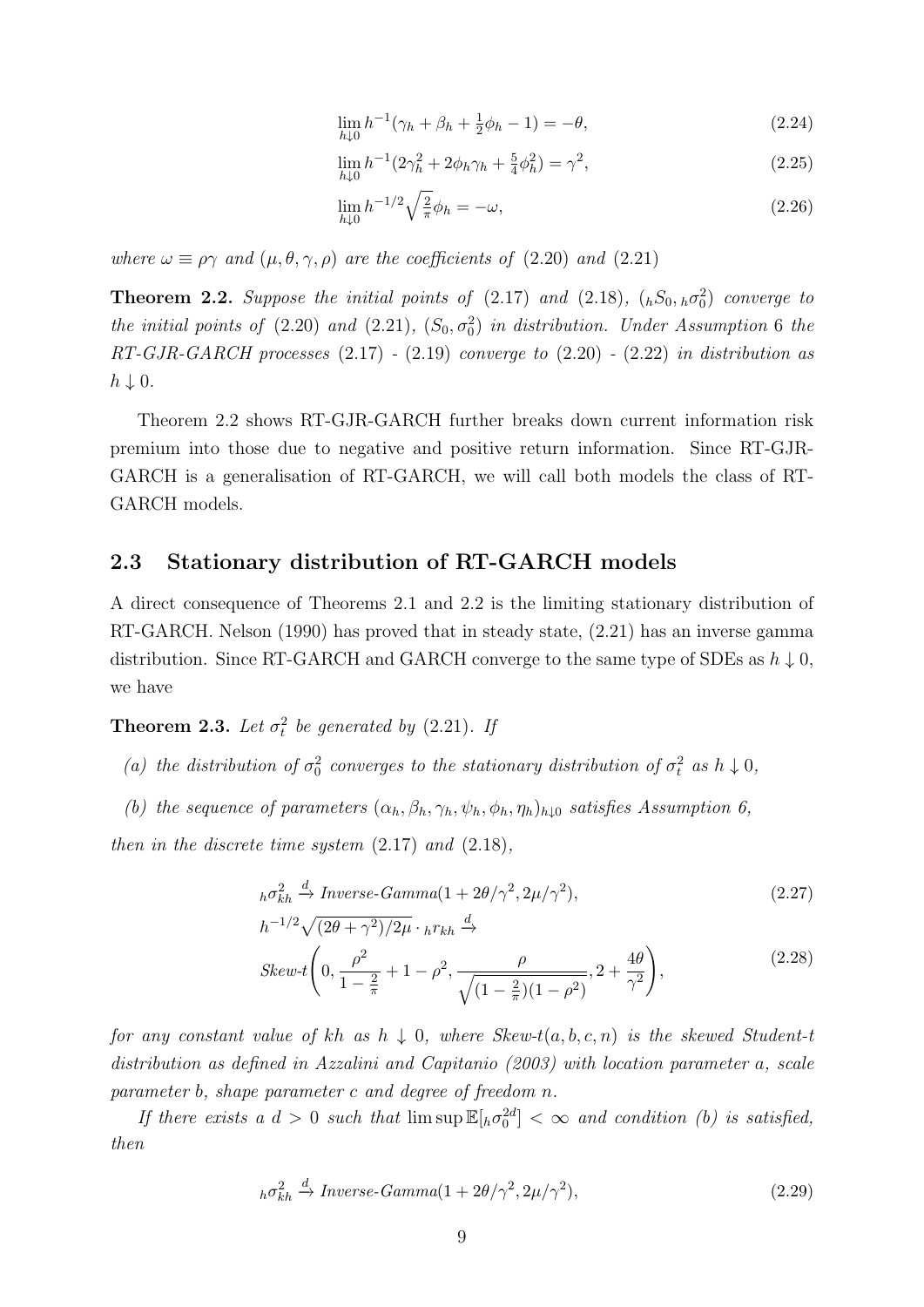$$
h^{-1/2}\sqrt{(2\theta + \gamma^2)/2\mu} \cdot h r_{kh} \xrightarrow{d}
$$
  
Skew-t $\left(0, \frac{\rho^2}{1 - \frac{2}{\pi}} + 1 - \rho^2, \frac{\rho}{\sqrt{(1 - \frac{2}{\pi})(1 - \rho^2)}}, 2 + \frac{4\theta}{\gamma^2}\right)$ , (2.30)

as  $h \downarrow 0$  and  $kh \to \infty$ .

Remark 2.3.1. All the parameters in RT-GARCH and its asymmetric form are restricted to be non-negative and satisfy weak stationarity conditions, therefore the diffusion limit parameters are also non-negative and within the support of inverse gamma distribution.

**Remark 2.3.2.** To our knowledge, the stationary distribution of return process  $h r_{kh}$  for GJR-GARCH has not been derived yet. Thus, Theorem 2.3 is novel for both GJR-GARCH and RT-GJR-GARCH since they share the same type of diffusion limit. For the symmetric RT-GARCH, that is  $\rho = 0$ , the distribution in (2.28) and (2.30) reduces to symmetric Student-t distribution with  $2 + 4\theta/\gamma^2$  degrees of freedom as in Nelson's (1990) Theorem 2.3.

Theorem 2.3 tells us that althougth RT-GARCH and GARCH have different conditional distributions in discrete time (Smetanina, 2017), they share the same stationary distribution as  $h \downarrow 0$ . The additional parameters  $\psi_h$  and  $\eta_h$  associated with current information enter the limiting distribution through its scale parameter  $2\mu/\gamma^2$ . That is,  $\psi_h$ and  $\eta_h$  contribute to how spread out the volatility is in steady state: The higher the current information risk premium, the more volatile the volatility stationary distribution since volatility will respond more rapidly to each new information. Moreover, the skew Student-t stationary distribution of return process implies heavy tails. Hansen (1994) first proposes the skew Student-t distribution to model heavy tails and asymmetry in conditional return distribution. RT-GARCH models therefore, can be seen as an alternative to Hansen's (1994) approach since RT-GJR-GARCH produces heavy tails and asymmetry in both conditional and conditional distributions while retaining a relatively simple expression for the conditional density function. The requirement of  $\theta > 0$  is also indicative since the second moment of skew Student-t random variable exists if and only if the degree of freedom is larger than two.

#### 2.4 RT-GARCH models with Student-t innovations

We next turn to RT-GARCH models with Student-t innovations due to the popularity of using Student-t innovations for standard GARCH models. Consider again the sequence of processes generated by (2.17) and (2.18) with  $_{h} \epsilon_{kh}$  i.i.d. Student-t distributed with degree of freedom  $\nu > 0$ . We require a more restricted assumption on this innovation term.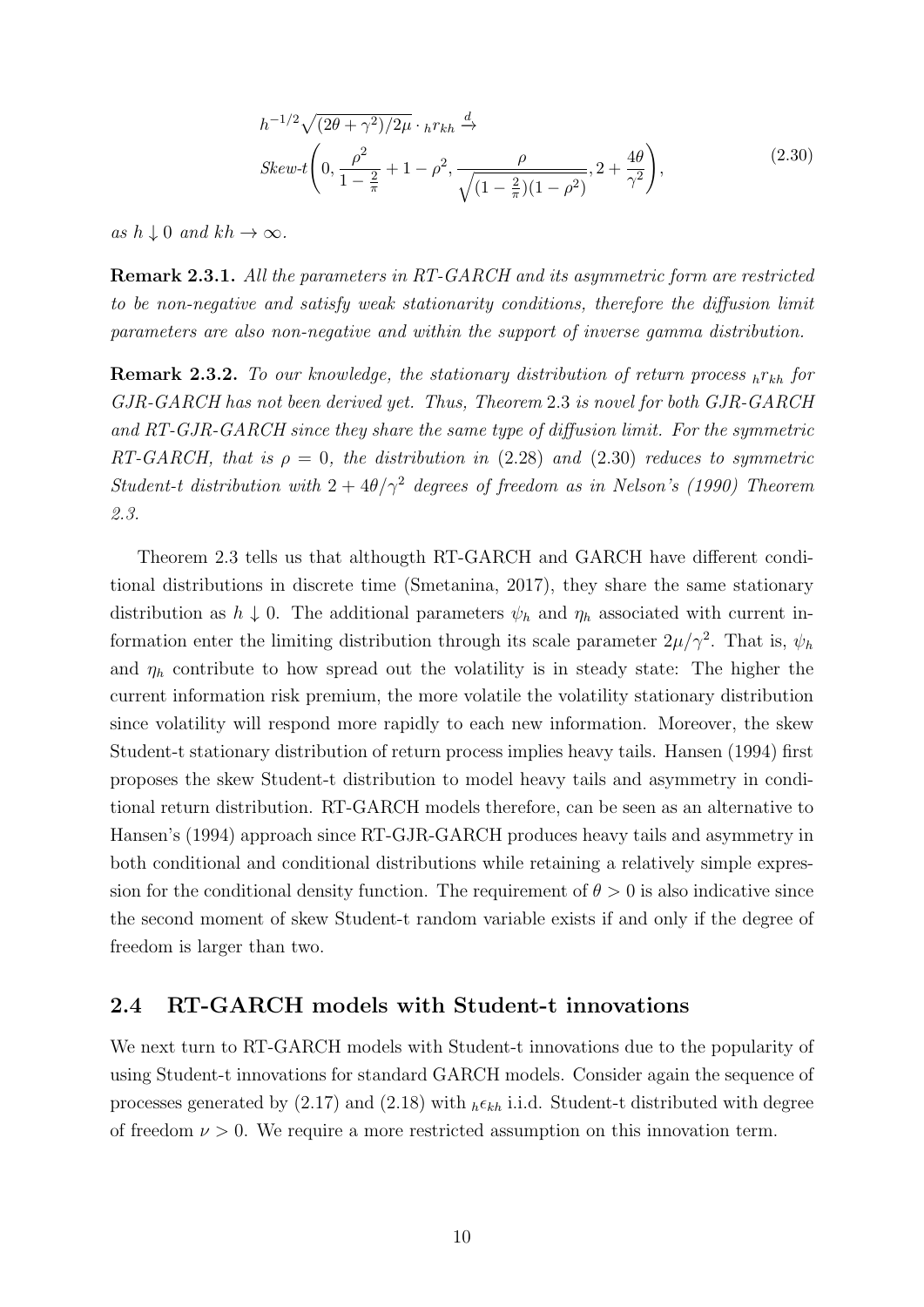**Assumption 7.** The sequence of  $({}_{h} \epsilon_{kh})$  are i.i.d. rescaled Student-t distributed with degree of freedom  $\nu > 8$  and variance proportional to h, i.e.,  $var({}_{h} \epsilon_{kh}) = h\nu/(\nu - 2)^{6}$ .

The requirement of more than 8 degrees of freedom is to ensure the limit of the first four moments exist (see Appendix A).

**Assumption 8.** Let the parameters of rescaled RT-GARCH (2.17) and (2.18)  $\alpha_h, \beta_h, \gamma_h$ ,  $\psi_h$ ,  $\phi_h$  and  $\eta_h$  satisfy

$$
\lim_{h \downarrow 0} h^{-1} [\alpha_h + \frac{\nu}{\nu - 2} (\psi_h + \frac{1}{2} \eta_h)] = \mu,
$$
\n(2.31)

$$
\lim_{h \downarrow 0} h^{-1} [\beta_h + \frac{\nu}{\nu - 2} (\gamma_h + \frac{1}{2} \phi_h) - 1] = -\theta, \tag{2.32}
$$

$$
\lim_{h \downarrow 0} h^{-1} \frac{\nu^2}{(\nu - 4)(\nu - 2)^2} [(2\nu - 2)(\gamma_h^2 + \phi_h \gamma_h) + (\frac{5}{4}\nu - 2)\phi_h^2] = \gamma^2,\tag{2.33}
$$

$$
\lim_{h \downarrow 0} h^{-1/2} \frac{2\nu^{3/2}}{\sqrt{\pi} (\nu - 3)(\nu - 1)} \frac{\Gamma((\nu + 1)/2)}{\Gamma(\nu/2)} \gamma_h = -\omega,
$$
\n(2.34)

where  $(\omega \equiv \rho \gamma, \mu, \theta, \gamma, \rho)$  are the coefficients of (2.20) and (2.21) and  $\Gamma(\cdot)$  is the gamma function.

**Theorem 2.4.** Suppose the initial points of  $(2.17)$  and  $(2.18)$ ,  $({}_{h}S_{0}, {}_{h}\sigma_{0}^{2})$  converge to the initial points of  $(2.20)$  and  $(2.21)$ ,  $(S_0, \sigma_0^2)$  in distribution. Under Assumptions 7 and 8 the RT-GJR-GARCH processes (2.17) - (2.19) with rescaled Student-t innovations converge to  $(2.20)$  -  $(2.22)$  in distribution as  $h \downarrow 0$ .

Theorem 2.4 is not surprising as the sum of any i.i.d. random variables with finite second moment can be approximated by a Brownian motion in increasingly finer partitions of a fixed interval by Donsker's theorem. The degree of freedom of Student-t innovations appears in both drift and diffusion terms. Thus, even in high frequency data, diffusion limit can still take into account heavy-tails of discretely sampled data.

#### 2.5 Diffusion approximation with RT-GARCH

In light of Theorems 2.1, 2.2 and 2.4 we generalize Nelson's (1990) diffusion approximation theorem to incorporate current return information. First, define the SDE system:

$$
dS_t = f(S_t, Y_t, t)dt + g(S_t, Y_t, t)dW_{1,t},
$$
\n(2.35)

$$
dY_t = F(S_t, Y_t, t)dt + G(S_t, Y_t, t)dW_{2,t},
$$
\n(2.36)

$$
\begin{bmatrix} dW_{1,t} \\ dW_{2,t} \end{bmatrix} \begin{bmatrix} dW_{1,t} & dW_{2,t}^T \end{bmatrix} = \begin{bmatrix} 1 & \Omega_{1,2} \\ \Omega_{2,1} & \Omega_{2,2} \end{bmatrix} dt \equiv \Omega dt, \qquad (2.37)
$$

where  $W_1$  is a one-dimensional standard Brownian motion,  $W_2$  is an n-dimensional Brownian motion and  $\Omega$  is an  $(n+1)\times(n+1)$  positive semi-definite matrix of rank two or less.

 ${}^{6}$ See Lemma A.3 for the pdf of rescaled Student-t distribution.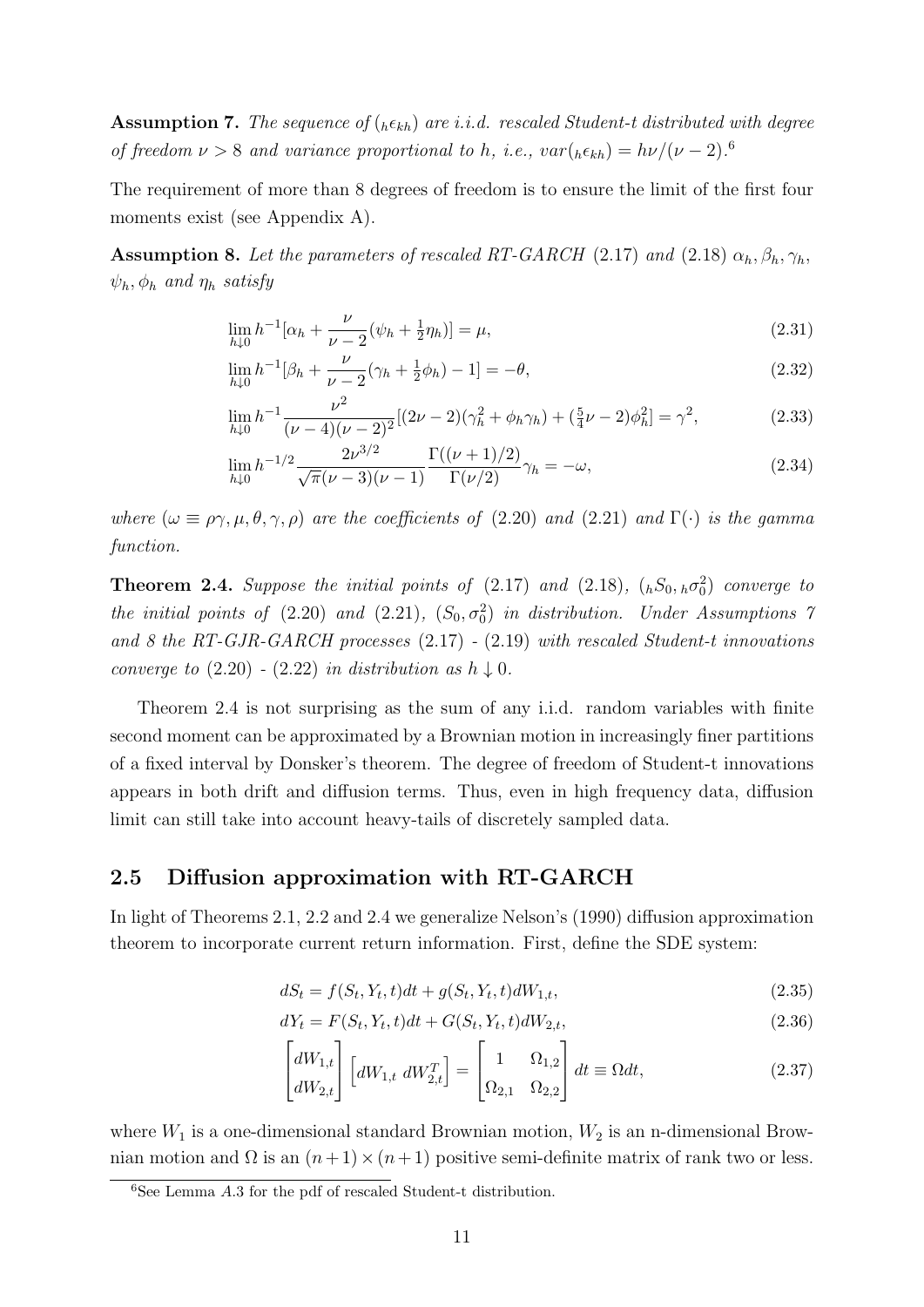$f(\cdot,\cdot,\cdot)$  and  $g(\cdot,\cdot,\cdot)$  are real-valued, continuous scalar functions and  $F(\cdot,\cdot,\cdot)$  and  $G(\cdot,\cdot,\cdot)$ are real-valued, continuous  $n \times 1$  and  $n \times n$  functions respectively. The initial points  $(S_0, Y_0)$  are random variables with joint probability measure  $v_0$  and are independent of the Brownian motions. Let

$$
b(s, y, t) \equiv \begin{bmatrix} f(s, y, t) \\ F(s, y, t) \end{bmatrix}
$$
 (2.38)

$$
a(s, y, t) \equiv \begin{bmatrix} g(s, y, t)^2 & g(s, y, t)\Omega_{1,2}G(s, y, t)^T\\ G(s, y, t)\Omega_{2,1}g(s, y, t) & G(s, y, t)\Omega_{2,2}G(s, y, t)^T \end{bmatrix}
$$
(2.39)

be an  $(n + 1) \times 1$  vector and an  $(n + 1) \times (n + 1)$  matrix functions respectively.

Next define a sequence of step functions to approximate  $(2.35) - (2.37)$ :

$$
hS_{kh} = hS_{(k-1)h} + f(s, y, t)h + g(s, y, t)hZ_{kh},
$$
\n(2.40)

$$
{}_{h}Y_{kh} = {}_{h}Y_{(k-1)h} + F_1(s, y, t)h + G(s, y, t)h Z_{(k-1)h}^* + F_2(t)h Z_{kh}^{**},
$$
\n(2.41)

where  ${}_{h}Z_{kh}$  are i.i.d. with  $\mathbb{E}[{}_{h}Z_{kh}] = \mathbb{E}[{}_{h}Z_{kh}^{3}] = 0$ ,  $\mathbb{E}[{}_{h}Z_{kh}|^{2\delta}] < \mathcal{O}(h^{\delta})$ , for  $0 < \delta \leq 4$ ,<sup>7</sup> and  $_hZ_{kh}^*$  and  $_hZ_{kh}^{**}$  are defined as:

$$
{}_{h}Z_{kh}^{*} \equiv \begin{bmatrix} \theta_{1} \cdot {}_{h}Z_{kh}^{2} + \phi_{1}({}_{h}Z_{kh}^{-})^{2} + \gamma_{1}h \\ \cdots \\ \theta_{n} \cdot {}_{h}Z_{kh}^{2} + \phi_{n}({}_{h}Z_{kh}^{-})^{2} + \gamma_{n}h \end{bmatrix},
$$
\n(2.42)

and

$$
{}_{h}Z_{kh}^{**} \equiv [{}_{h}Z_{kh}^2 + ({}_{h}Z_{kh}^-)^2], \tag{2.43}
$$

such that

$$
\mathbb{E}\begin{bmatrix} {}_{h}Z_{kh} \\ {}_{h}Z_{kh}^{*} \end{bmatrix}[{}_{h}Z_{kh}{}_{h}Z_{kh}^{*T}] = \Omega h,\tag{2.44}
$$

and finally,

$$
F = F_1 + h^{-1} F_2 \mathbb{E}[hZ_{kh}^*].
$$
\n(2.45)

**Theorem 2.5.** Let  ${}_{h}S_{t} \equiv {}_{h}S_{kh}$  and  ${}_{h}Y_{t} \equiv {}_{h}Y_{kh}$  for  $kh \leq t \leq (k+1)h$ . If  $b(s, y, t)$  and  $a(s, y, t)$  satisfy Assumption 4 and the starting points of (2.40) and (2.41),  $({}_{h}S_{0}, {_{h}Y_{0}})$  $_{0}^{\prime$  $),$ converge to the measure  $v_0$  as  $h \downarrow 0$ , then  $({}_hS_t, {}_hY'_t)$  $s_t^{\prime\prime}$   $\Rightarrow$   $(S_t, Y_t^{\prime})$  as  $h \downarrow 0$ .

**Remark 2.5.1.**  $F_2(\cdot)$  can only take deterministic values or random variables independent of  ${}_{h}Z_{kh}^{*}$  as argument. This is to ensure the convergence of observed power variations.

Theorem 2.5 summarises the class of GARCH models (including RT-GARCH models) as diffusion approximation. It is clear this convergence is not unique since the drift

<sup>7</sup>We require the first and third moments equal to zero to ensure the return process is a martingale We require the first and third moments equal to zero to ensure the return process is a martingale difference sequence, the even moments up to 8th power proportional to  $\sqrt{h}$  to the respective powers to ensure the power variations converge to their expectations in  $\mathcal{L}^2$ .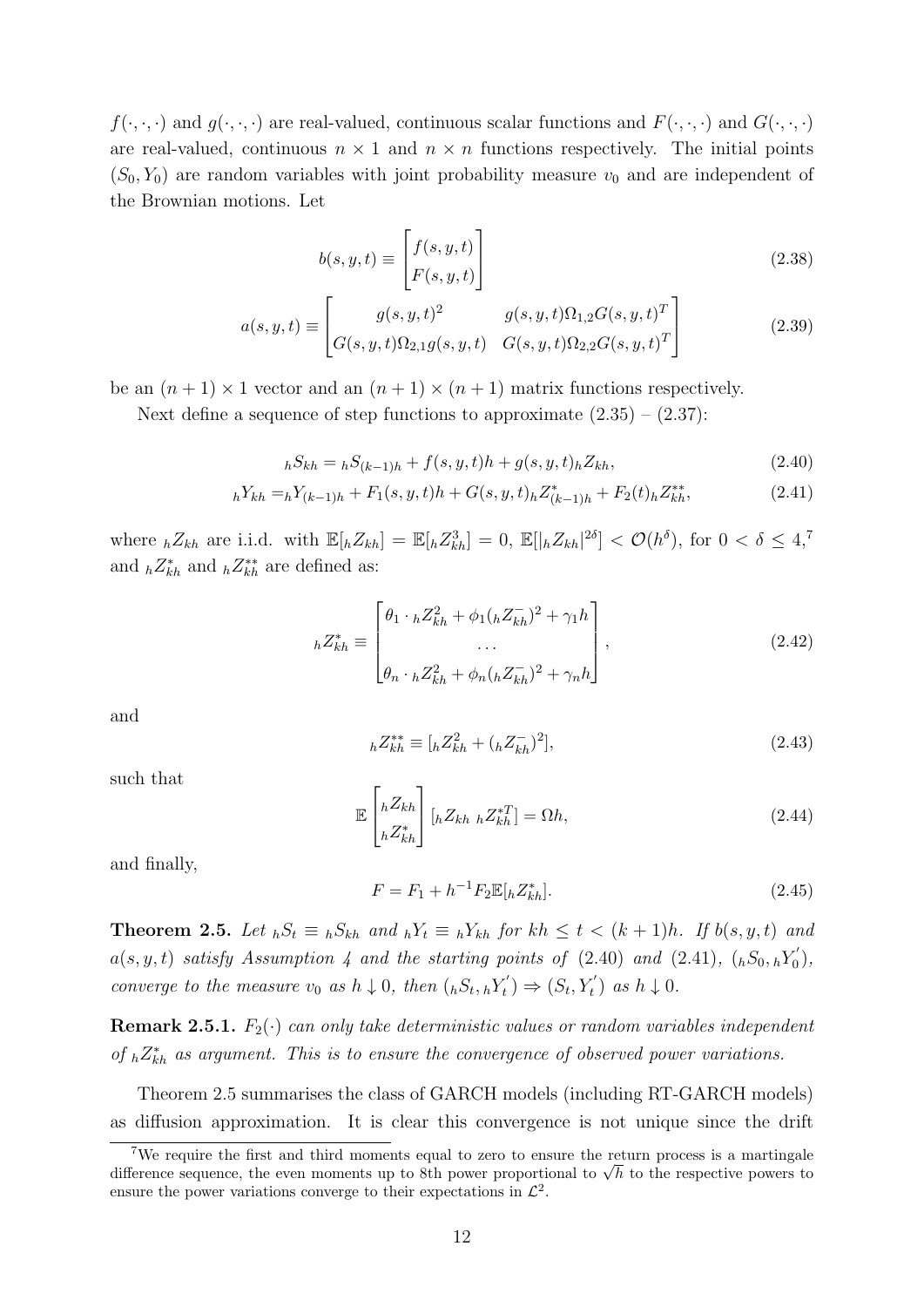term can be separated into a constant and an innovation term scaled by a deterministic function. As Nelson (1990) points out, the GARCH approximation requires only one innovation term in contrast to the Euler discretisation (two innovation terms). Moreover, we do not require global Lipschitz continuity in the diffusion parameter functions.

## 3 Consistent filtering and forecasting with misspecified RT-GARCH models

Another implication of RT-GARCH and GARCH sharing the same diffusion limit is that the consistency results of GARCH models for filtering and forecasting volatility can be extended to the RT-GARCH model. Specifically, we define the consistent filter of volatility as in Nelson (1992), i.e. for a sequence of processes  $({}_{h}Z_{kh})$  which is the difference between the discretised volatility  $_h\Sigma_t^2$  in (1.4) and the filtered volatility by RT-GARCH model  $\mathbb{E}[{}_h r_{kh}^2 | \mathcal{F}_{(k-1)h}]$  in (2.2). Consistent filtering requires as  $h \downarrow 0$ ,  $||{}_h Z_t|| \to 0$  in probability for every  $kh \leq t < (k+1)h$ .

Formally, consider again the sequence of RT-GARCH processes (2.1) and (2.2). For simplicity we consider only the univariate case. The data-generating process is then

$$
S_t = S_0 + \int_0^t m(S_u)dt + \int_0^t \Sigma(S_u)dW_u,
$$
\n(3.1)

where  $\Sigma(\cdot)$  is a real-valued continuous function and  $W_t$  is a one dimensional standard Brownian motion. Define

$$
{}_{h}Z_{kh} \equiv \Sigma ({}_{h}S_{kh})^{2} - \mathbb{E}[{}_{h}r_{kh}^{2}|\mathcal{F}_{(k-1)h}], \qquad (3.2)
$$

and  $\mathbb{P}_h({}_hZ_t = {}_hZ_{kh}) = 1$  for all  $kh \leq t < (k+1)h$ .

**Assumption 9.** for each  $h > 0$ , (3.1) generates  $({}_hS_t)$  and satisfies Assumptions 1, 3 and 4 of section 2.

**Assumption 10.** for some  $\delta > 0$ ,  $\limsup_{h \downarrow 0} \mathbb{E}|_h Z_0|^{2+\delta} < \infty$ .

**Assumption 11.** for every  $\eta > 0$ , there is an  $\epsilon > 0$  such that

$$
\lim_{h \downarrow 0} \sup_{|x| < \eta} h^{-1} \mathbb{E} \big[ |\Sigma^2 ({}_h S_{(k+1)h}) - \Sigma^2 ({}_h S_{kh})|^{2+\epsilon} \big| \mathcal{F}_{kh} \big] = 0,\tag{3.3}
$$

$$
\lim_{h \downarrow 0} \sup_{|x| < \eta} h^{-1} \mathbb{E} \left[ |h S_{(k+1)h} - h S_{kh}|^{4+\epsilon} \, \big| \mathcal{F}_{kh} \right] = 0. \tag{3.4}
$$

**Theorem 3.1.** For some  $\delta$ ,  $0 < \delta < 1$ , let  $\alpha_h, \beta_h, \gamma_h$  and  $\psi_h$  satisfy

$$
\alpha_h = o(h^{\delta}),\tag{3.5}
$$

$$
\psi_h = o(h^{\delta}),\tag{3.6}
$$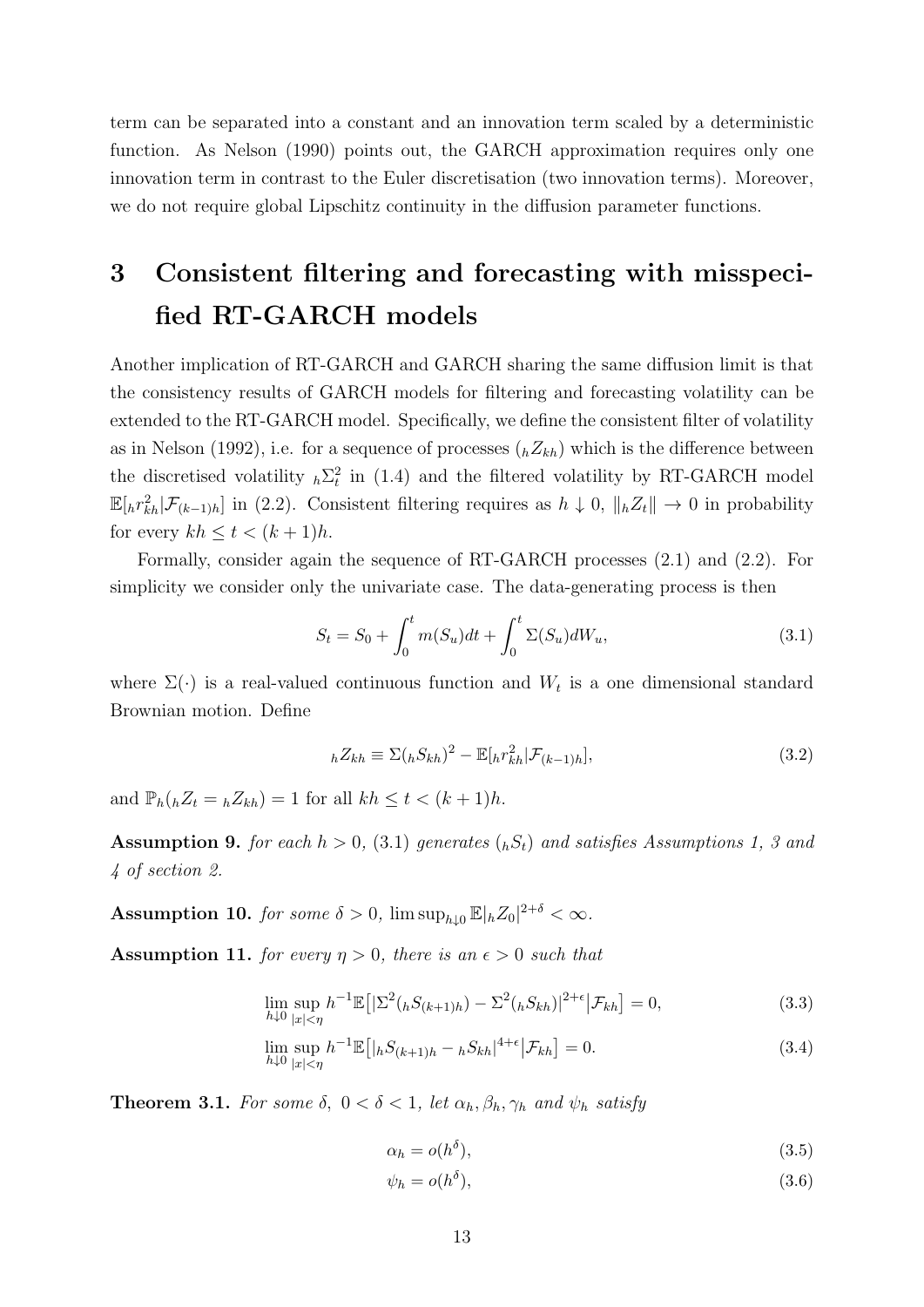$$
1 - \beta_h - \gamma_h = o(h^{\delta}), \tag{3.7}
$$

$$
\gamma_h = h^\delta \gamma + o(h^\delta) \tag{3.8}
$$

where  $\alpha_h$ ,  $\beta_h$ ,  $\gamma_h$  and  $\psi_h$  are parameters in (2.1) and (2.2) and  $\gamma$  is independent of h. If Assumptions 9 - 11 and Condition 3.3 in Nelson (1992) hold, then for each  $t > 0$ ,  $\|hZ_t\| \to 0$  in probability as  $h \downarrow 0$ .<sup>8</sup>

Remark 3.1.1. If the data-generating process (3.1) is the diffusion limit of RT-GARCH, then all the Assumptions needed in the theorem are automatically satisfied. Nelson's (1992) theorem and Theorem 3.1 assumes more general diffusion process.

If, In addition, we assume  $(2.1)$  and  $(2.2)$  correctly specify the functional form of the first two conditional moments of  $_bS_t$  and  $_b\Sigma_t^2$ , then the forecast distribution generated by (2.1) and (2.2) also consistently estimates the forecast distribution generated by the true data generating process.<sup>9</sup> Formally,

**Assumption 12.** For all  $(s, y) \in \mathbb{R}^{n+m}$ ,  $\hat{m}(s, y) = m(s, y)$  and  $\hat{\Sigma}^2(s, y) = \Sigma^2(s, y)$ , where  $\hat{m}(\cdot,\cdot)$  and  $\hat{\Sigma}^2(\cdot,\cdot)$  are first and second conditional moments of the diffusion limit of (2.1) and (2.2).

**Theorem 3.2.** If Assumptions  $9 - 12$  and  $(3.5) - (3.8)$  are satisfied. Then: (a) For every  $0 < \tau < \infty$ ,  $\left( \binom{K_t}{h} \binom{\tau}{l}, \infty \right)$  consistently estimates the forecast distribution of  $(S_t, \Sigma_t^2)_{[\tau, \infty)}$ .

(b) Let  $G(s_1, s_2, y_1, y_2)$  be a continuous function from  $\mathbb{R}^4$  into  $\mathbb{R}^1$  satisfying

$$
|g(s_1, s_2, y_1, y_2)| < A + B|s_1|^a |s_2|^b |y_1|^c |y_2|^d,
$$
\n(3.9)

for finite, nonnegative  $A, B, a, b, c$  and d. Then the forecast moment function of RT-GARCH

$$
G_h(g, s, y, \tau) = \mathbb{E}[g(\lbrace_h S_t, h\sigma_t^2 \rbrace_{[\tau, \infty)})|_h \mathcal{F}_t]
$$
\n(3.10)

consistently estimate the moment forecast function generated by (3.1).

(c) The stationary distributions of  $_h\sigma_t^2$  and  $\Sigma_t^2$  for each sufficiently small  $h > 0$  exist, i.e.,  ${}_{h}\sigma_t^2 \Rightarrow {}_{h}\sigma_{\infty}^2$  and  $\Sigma_t^2 \Rightarrow \Sigma_{\infty}^2$  as  $t \to \infty$ . Furthermore,  ${}_{h}\sigma_{\infty}^2 \Rightarrow \Sigma_t^2$  as  $h \downarrow 0$ .

Together Theorems 3.1 and 3.2 show for high frequency data, RT-GARCH perform volatility filtering and forecasting as good as standard GARCH models in the sense that they both achieve consistency under the same regularity conditions. This can be seen from the one-step volatility forecast of RT-GARCH,

$$
\mathbb{E}[h r_{(k+1)h}^2 | \mathcal{F}_{kh}] = h \cdot \mathbb{E}[h \sigma_{(k+1)h}^2 | \mathcal{F}_{kh}] + \psi_h(h^{-1} \mathbb{E}[h \epsilon_{kh}^4] - h).
$$
 (3.11)

<sup>&</sup>lt;sup>8</sup>In equation (3.12) of Nelson (1992),  $\mu(x) = 0$  and  $\Omega(x)$  is the  $\Sigma(x)^2$  here. Adding non zero drift term to diffusion (3.1) will not change the result.

<sup>9</sup>See Nelson and Foster (1995) for detailed definition of consistent estimation of forecast distribution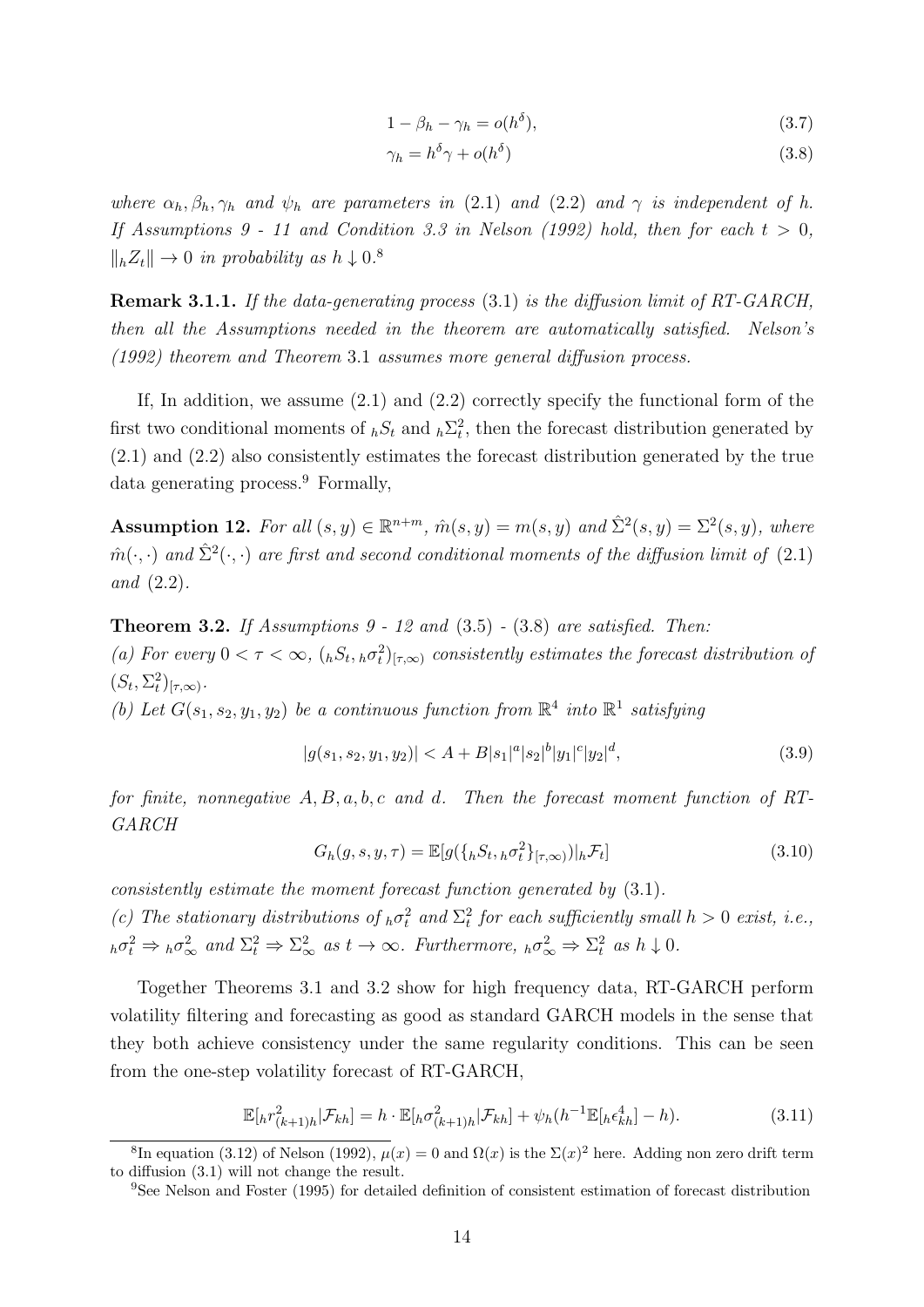|             | RT-GARCH     |           |            |          | GARCH        |             |              |  |
|-------------|--------------|-----------|------------|----------|--------------|-------------|--------------|--|
|             | $\alpha_h$   | $\beta_h$ | $\gamma_h$ | $\psi_h$ | $\alpha_h^g$ | $\beta_h^g$ | $\gamma_h^g$ |  |
| $h = 0.004$ | 0.0006       | 0.9696    | 0.0262     | 0.0029   | 0.0034       | 0.9686      | 0.0275       |  |
|             | (0.0005)     | (0.0017)  | (0.0018)   | (0.0005) | (0.0002)     | (0.0007)    | (0.0006)     |  |
| $h = 0.02$  | $\,0.0033\,$ | 0.9396    | 0.0371     | 0.0152   | 0.0174       | 0.9285      | 0.0518       |  |
|             | (0.0028)     | (0.0073)  | (0.0069)   | (0.0028) | (0.0015)     | (0.0036)    | (0.0027)     |  |
| $h = 0.1$   | 0.0517       | 0.8436    | 0.0496     | 0.0322   | 0.0843       | 0.8249      | 0.0800       |  |
|             | (0.0129)     | (0.0228)  | (0.0113)   | (0.0051) | (0.0132)     | (0.0204)    | (0.0094)     |  |

Table 1: Parameter estimations of RT-GARCH and GARCH from diffusion

Note: Parameters are estimated using data generated by diffusion limit. The standard errors (in parentheses) are standard deviations across 100 sample paths.

If the persistence parameters of RT-GARCH and GARCH models are identical and  $\alpha_h + \psi_h$ is identical to the GARCH constant term, then the one-step volatility forecasts of both models will also be identical as long as both models start at the same initial points since the second term of the right-hand side of  $(3.11)$  goes to zero as  $h \downarrow 0$ . The same applies to multi-step forecast since for both models

$$
\mathbb{E}[hr_{(k+j)h}^2|\mathcal{F}_{kh}] = h^{-1}\mathbb{E}[r^2] + h^{-1}(\beta_h + \gamma_h)\big(\mathbb{E}[hr_{(k+j-1)h}^2|\mathcal{F}_{kh}] - \mathbb{E}[r^2]\big),\tag{3.12}
$$

for all  $j > 1$  and  $\mathbb{E}[r^2]$  is the unconditional variance of returns.<sup>10</sup> In other words, RT-GARCH offers no advantage for volatility forecast over GARCH model in continuous time with negligible discretisation errors. The same arguments apply to the forecast distributions of both models.

This argument however, does not apply to asymptotic efficiency of filtering and forecasting especially when discretisation errors are not negligible. From this point of view, RT-GARCH can be regarded as superior in its more efficient use of information and better goodness of fit for conditional kurtosis of discretely observed data as noted in Smetanina (2017). It will be of particular interest to develop asymptotic distribution of volatility measurement errors under RT-GARCH similar to that of standard GARCH in Nelson and Foster (1994) and compare the asymptotic variances of both models. This is left for future researchers.

## 4 Simulations and empirical studies

#### 4.1 Simulations

In this section we generate 100 sample paths from (2.4) and (2.5) using Euler's scheme for 1000 periods with discretisation interval  $\Delta t = 1/500$ . The parameters are set as:  $\mu = 0.8, \theta = 0.9$  and  $\gamma = 0.7$ , which are typical for stock returns and sampled with three

<sup>&</sup>lt;sup>10</sup>The unconditional variances for both models are also identical if the conditions for identical one-step volatility forecasts are satisfied.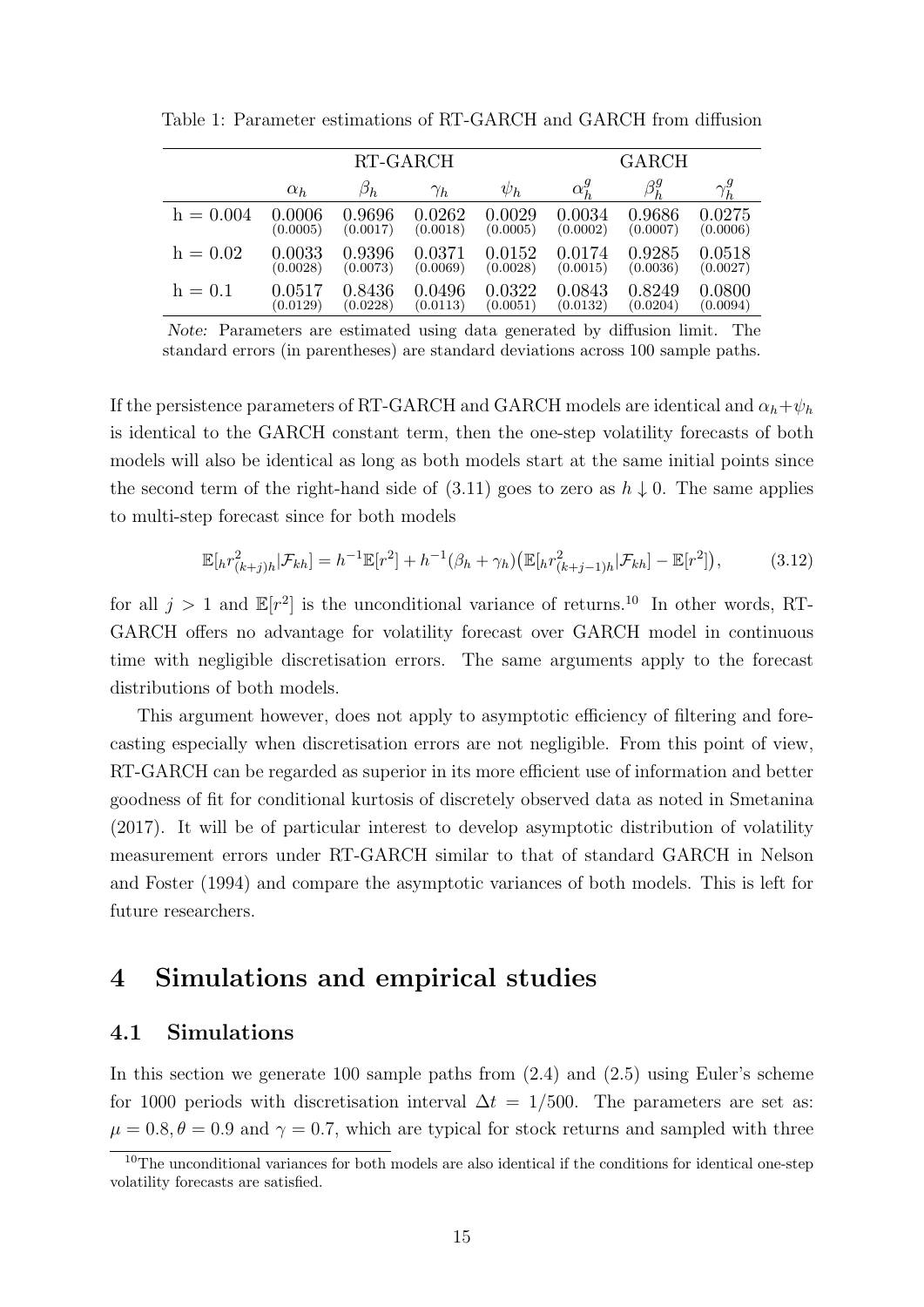|                |           | RT-GARCH |          | <b>GARCH</b> |          |          |  |
|----------------|-----------|----------|----------|--------------|----------|----------|--|
|                | $h=0.004$ | $h=0.02$ | $h=0.1$  | $h=0.004$    | $h=0.02$ | $h=0.1$  |  |
| $\mu = 0.8$    | 0.8738    | 0.9251   | 0.8392   | 0.8557       | 0.8678   | 0.8430   |  |
|                | (0.0161)  | (0.0301) | (0.0173) | (0.0058)     | (0.0098) | (0.0190) |  |
| $\theta = 0.9$ | 1.0379    | 1.1668   | 1.0684   | 0.9702       | 0.9830   | 0.9510   |  |
|                | (0.0404)  | (0.0974) | (0.0555) | (0.0097)     | (0.0143) | (0.0262) |  |
| $\gamma=0.7$   | 0.5862    | 0.3710   | 0.2217   | 0.6144       | 0.5183   | 0.3576   |  |
|                | (0.0145)  | (0.1129) | (0.2313) | (0.0075)     | (0.0337) | (0.1189) |  |

Table 2: Diffusion parameters inferred by RT-GARCH and GARCH parameters

Note: Diffusion parameters are obtained by plugging the GARCH and RT-GARCH parameters into (2.7) - (2.9). The mean squared errors are reported in parentheses.

different frequencies,  $h = 1/10$ ,  $1/50$  and  $1/250$  which roughly correspond to monthly, weekly and daily frequencies, respectively in real world situation. We then fit GARCH and RT-GARCH with Gaussian innovations to each sample path.

Table 1 reports the estimated RT-GARCH and GARCH parameters. The current information parameter  $\psi_h$  increases with the length of sampling interval. The sum of  $\alpha_h$ and  $\psi_h$  for RT-GARCH is almost identical to the  $\alpha_h^g$  $_h^g$  for GARCH at 1/250 frequency. So are the persistence parameters  $(\beta_h + \gamma_h)$  of both models. The differences start to increase when the length of sampling interval increases. This confirms that when the length of sampling interval becomes increasingly finer, RT-GARCH and GARCH are asymptotically equivalent and only differ with the current information risk premium parameter separated from the volatility drift term. Note the current information parameter contains the error due to discretely sampling and thus, is still significant even for small h.

Table 2 reports the diffusion parameters inferred by both RT-GARCH and GARCH. The mean squared errors (MSE) for both models increase with the length of sampling interval. The MSE for RT-GARCH implied parameters are nearly twice as large as those implied by GARCH. This is not surprising since the current information is only asymptotically constant when  $h \downarrow 0$ . When h increases, this term becomes more stochastic and RT-GARCH diverges faster from its diffusion limit than GARCH due to this additional source of disturbances. This suggests RT-GARCH suffers larger discretisation bias than GARCH. Thus, if we were to use weak convergence results to estimate the parameters of an SV model, GARCH is preferred given its smaller MSE.<sup>11</sup> This, however, is not to say GARCH is superior in volatility modelling than RT-GARCH when the data generating process is its diffusion limit. Both models are essentially misspecified in this case and each model has its own advantage. Specifically, GARCH produces more accurate diffusion parameter estimates and RT-GARCH fits the tail distribution of the discretely observed data better in terms of conditional kurtosis.

 $11$ Note that the weak convergence does not imply consistent estimators of diffusion parameters (Wang, 2002)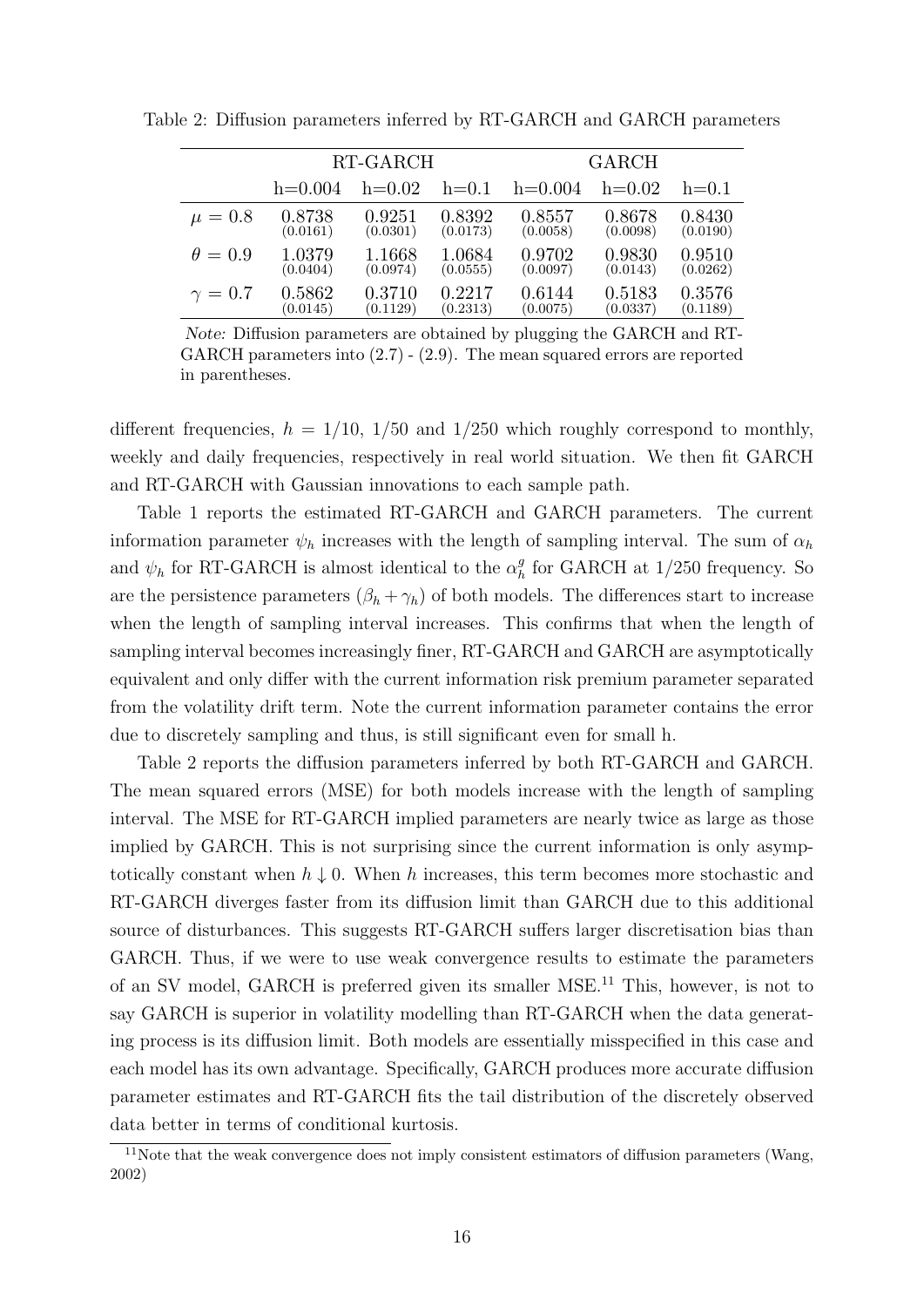|         | RT-GARCH           |          |          |          | <b>GARCH</b> |          |          |  |
|---------|--------------------|----------|----------|----------|--------------|----------|----------|--|
|         | $\alpha$           |          | $\sim$   | W        | $\alpha^g$   | 39       | $\sim g$ |  |
| Daily   | $1.3046 * 10^{-4}$ | 0.8683   | 0.0988   | 0.0269   | 0.0199       | 0.8745   | 0.1095   |  |
|         | $(2.7135*10^{-4})$ | (0.0103) | (0.0100) | (0.0032) | (0.0019)     | (0.0073) | (0.0067) |  |
| Weekly  | 0.0245             | 0.8108   | 0.1138   | 0.2633   | 0.2608       | 0.7610   | 0.2027   |  |
|         | (0.0862)           | (0.0443) | (0.0369) | (0.0646) | (0.0586)     | (0.0234) | (0.0201) |  |
| Monthly | 0.8092             | 0.7496   | 0.1592   | 0.6489   | 0.9394       | 0.7436   | 0.2123   |  |
|         | (0.8883)           | (0.1034) | (0.0840) | (0.3760) | (0.7511)     | (0.0844) | (0.0626) |  |

Table 3: Parameter estimations of RT-GARCH and GARCH for S&P 500 index

Note: The sample size is 5030, 1043 and 239 for daily, weekly and monthly frequencies, respectively. The standard errors, calculated numerically, are given in parentheses.

#### 4.2 Application

We now use the returns of S&P 500 index to examine the differences between RT-GARCH and GARCH models under different frequencies. The data spans from 04 January 2000 till 31 December 2019 and are sampled from daily, weekly and monthly frequencies. The returns are calculated using adjusted closing price at the end of each sampling interval. For the daily data, the persistence parameters of RT-GARCH and GARCH parameters are almost identical. The differences start to increase from daily to weekly and monthly data. This is consistent with our simulation results.

Similarly, we find the sum of the constant and current information parameters of RT-GARCH is close in value to the constant term of GARCH model for daily data, and the difference increases significantly for weekly and monthly data. Since GARCH model does not capture the current information, it treats the missing information as a constant term. Similar to the simulation results, the current information risk premium increases in magnitude with the length of sampling interval.

We also split the data into pre and post 2008 financial crisis to examine the change of current information effects on volatility. The results are presented in Table 4. Due to small sample sizes, we only perform separate estimations on daily data. The financial crisis is likely to have created structural breaks in volatility process as the parameters estimated from two data sets are very different.<sup>12</sup> Volatility is less persistent and the current information parameter  $\psi$  doubled in value after the crisis. This implies the 2008 financial crisis has changed the volatility structure in a way that current return information contributes to more variations in current level of volatility and the lagged level of volatility contributes slightly less compared to before the crisis. This can be due to investors' increasing aversion for information uncertainty since they require more risk premium in compensation after 2008 financial crisis. The standard GARCH model can only capture the decrease of volatility persistence but fails to account for the change due to the increasing importance of current return information risk premium. This provides another

<sup>&</sup>lt;sup>12</sup>Formal test on structural break of volatility process would be difficult given its latent nature.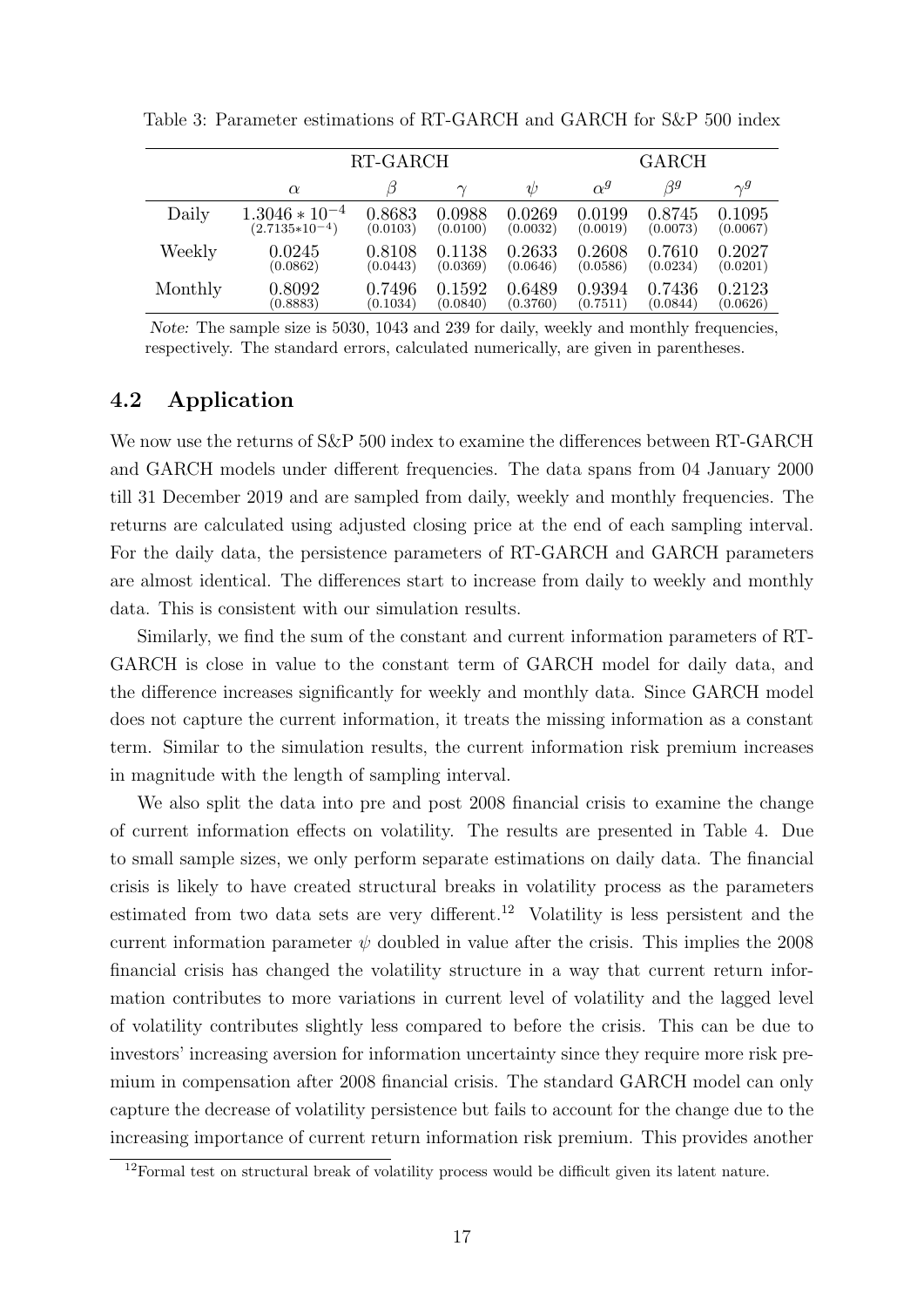|                              | $\alpha$           |          |          | $\psi$   |
|------------------------------|--------------------|----------|----------|----------|
| $04$ -Jan-2000 - 31-Jul-2008 | $2.1781 * 10^{-4}$ | 0.9210   | 0.0645   | 0.0147   |
|                              | $(5.4772*10^{-4})$ | (0.0137) | (0.0129) | (0.0034) |
| $01-Aug-2008-30-Dec-2019$    | $4.6560 * 10^{-6}$ | 0.8264   | 0.1250   | 0.0351   |
|                              | (0.0039)           | (0.0170) | (0.0151) | (0.0049) |

Table 4: RT-GARCH parameters for daily S&P 500 before and after 2008

Note: The sample sizes are 2157 and 2873 for pre- and post-crisis, respectively. The standard errors, calculated numerically, are given in parentheses.

advantage of using RT-GARCH over GARCH models in empirical applications.

## 5 Conclusion

In this paper, we have derived the diffusion limit of Smetanina's (2017) RT-GARCH model and extended Nelson's (1990) theorem to incorporate a broader range of GARCH type models for diffusion approximation. In doing so, we have answered the question where RT-GARCH stands in between GARCH and SV models and provide more theoretical evidence of advantages for using RT-GARCH to model discrete time volatility. First, since RT-GARCH and GARCH converge weakly to the same type of diffusion process, RT-GARCH performs at least as good as GARCH for data sampled at ultra high frequency. Moreover, both models provide consistent filters and estimators of volatility under mild conditions. Second, the additional parameter of RT-GARCH can be interpreted as current information risk premium and allows us to separate it from the volatility drift term. This risk premium also controls the scale of the limiting stationary distribution. On the other hand, if the data generating process is the diffusion limit, RT-GARCH suffers larger discretisation errors than GARCH and cautions need to be in place when using RT-GARCH to fit discretely sampled data. Given these results, we can formally define RT-GARCH models as a sub-class within the GARCH class.

GARCH type models encompass large variations and are relatively easy to implement in practice. RT-GARCH provides an alternative way of treating volatility as a stochastic process while retaining the elegant QML estimation procedure. While the results in this paper contribute and complement the theory of Smetanina's (2017) RT-GARCH and its relation with GARCH and SV models. In order to fully justify the use of RT-GARCH model, it would be useful to derive the asymptotic filtering theory of RT-GARCH to understand whether this added current information parameter helps reduce asymptotic variance of measurement error. It would also be interesting to derive the conditions under which RT-GARCH is the asymptotically optimal filter in the sence of Nelson and Foster (1994). These tasks await future research.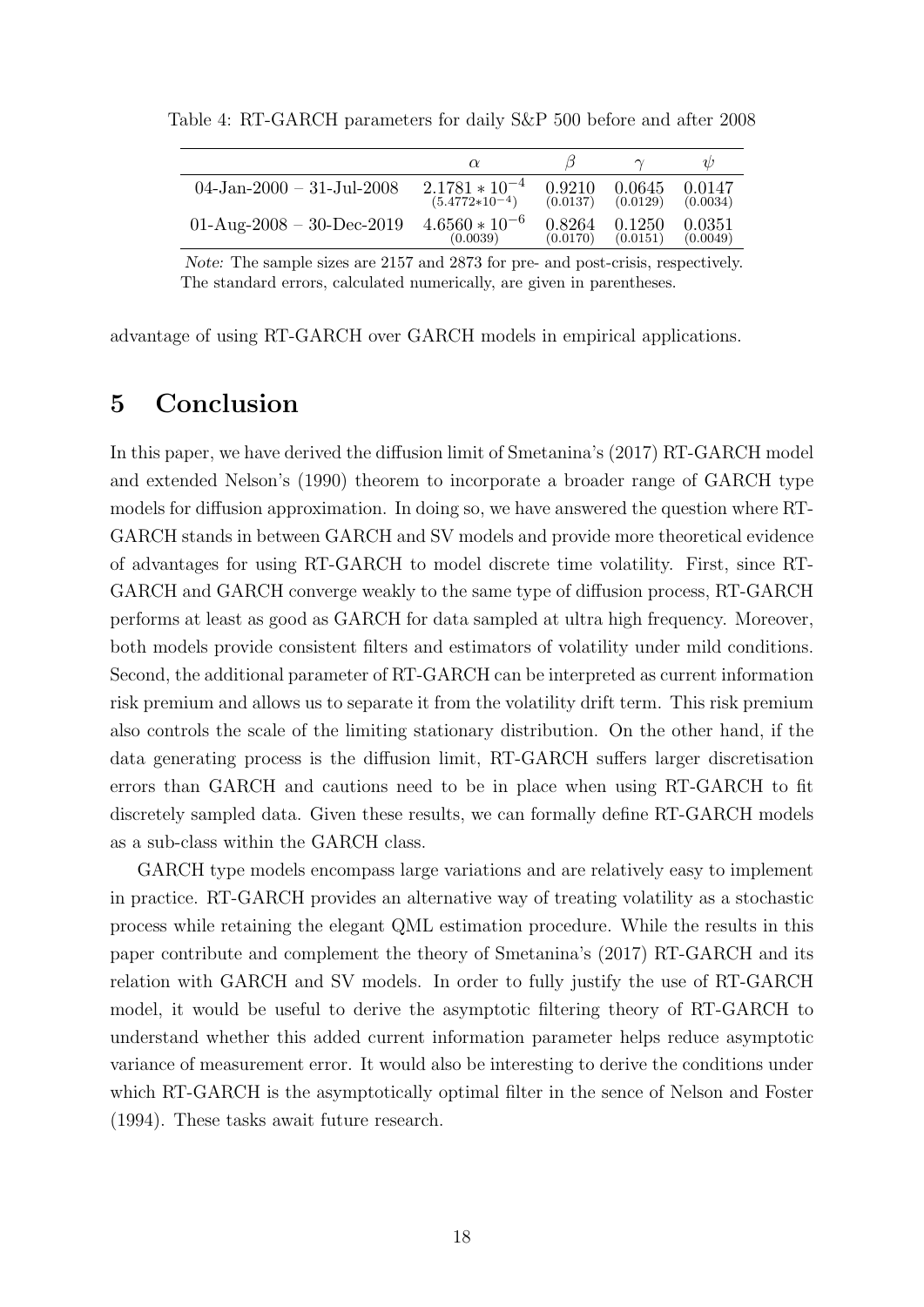## References

- Azzalini, A. and A. Capitanio (2003). Distributions generated by perturbation of symmetry with emphasis on a multivariate skew t -distribution. Journal of the Royal Statistical Society: Series B (Statistical Methodology) 65 (2), 367–389.
- Barndorff-Nielsen, O. E. and N. Shephard (2003). Realized power variation and stochastic volatility models. Bernoulli Society for Mathematical Statistics and Probability  $9(2)$ , 243–265.
- Cheridito, P., D. Filipović, and R. L. Kimmel (2007). Market price of risk specifications for affine models: Theory and evidence. *Journal of Financial Economics 83* $(1)$ , 123–170.
- Engle, R. F. (1982). Autoregressive conditional heteroskedasticity with estimates of the variance of united kingdom inflation. *Econometrica*  $50(4)$ , 987–1007.
- Fong, H. G. and O. A. Vasicek (1991). Fixed-income volatility management. Journal of Portfolio Management 17 (4), 41–46.
- Fornari, F. and A. Mele (1997). Weak convergence and distributional assumptions for a general class of nonlinear ARCH models. *Econometric Reviews 16* $(2)$ , 205–229.
- Hafner, C. M., S. Laurent, and F. Violante (2017). Weak diffusion limits of dynamic conditional correlation models. Econometric Theory 33 (3), 691–716.
- Hansen, B. E. (1994). Autoregressive conditional density estimation. International Economic Review 35(3), 705–730.
- Hansen, P. R., Z. Hunag, and H. Shek (2012). Realized GARCH: A joint model for returns and realized measures of volatility. Journal of Applied Econometrics 27(6), 877–906.
- Heston, S. L. (1993). A closed form solutions for options with stochastic volatility with applications to bond and currency options. The Review of Financial Studies  $6(2)$ , 327–343.
- Ishida, I. and R. F. Engle (2002). Modeling variance of variance: The square-root, the affine, and the CEV GARCH models. Department of finance working papers, New York University. http://pages.stern.nyu.edu/~rengle/ishida.pdf.
- Longstaff, A. and E. Schwartz (1992). Interest rate volatility and the term structure: a two-factor general equilibrium model. Journal of Finance  $47(4)$ , 1259–1282.
- Mykland, P. A. and L. Zhang (2006). Anova for diffusions and Itô processes. The Annals of Statistics 34 (4), 1931–1963.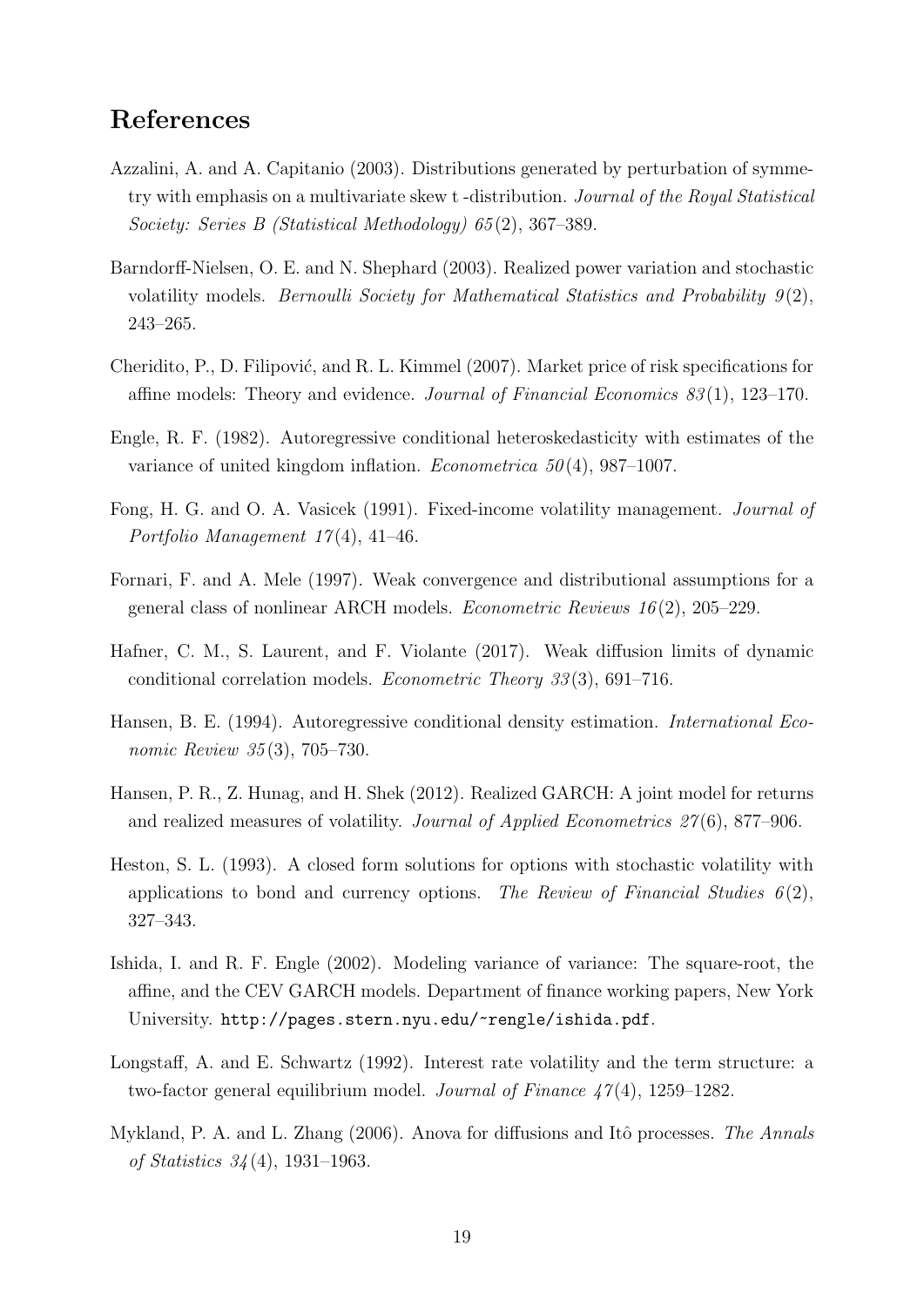- Nelson, D. B. (1990). ARCH models as diffusion approximations. Journal of Econometrics  $45(1)$ , 7–38.
- Nelson, D. B. (1992). Filtering and forecasting with misspecified ARCH models I: Getting the right variance with the wrong model. Journal of Econometrics  $52(1)$ , 61–90.
- Nelson, D. B. and D. P. Foster (1994). Asymptotic filtering theory for univariate ARCH models. *Econometrica* 62(1), 1–41.
- Nelson, D. B. and D. P. Foster (1995). Filtering and forecasting with misspecified ARCH models II: Making the right forecast with the wrong model. *Journal of Economet*rics  $67(2)$ , 303–335.
- Politis, D. N. (1995). Model-free versus model-based volatility prediction. *Journal of* Financial Econometrics 67 (3), 358–359.
- Smetanina, E. (2017). Real-Time GARCH. Journal of Financial Econometrics 15(4), 561–601.
- Smetanina, E. and W. B. Wu (2019). Asymptotic theory for QMLE for the Real-time GARCH(1,1) model. Working paper, University of Chicago. https://sites.google. com/site/smetaninakatja/research.
- Stroock, D. W. and S. R. S. Varadhan (1979). Multidimensional diffusion processes. Springer Verlag, Berlin.
- Wang, Y. (2002). Asymptotic nonequivalence of GARCH models and diffusions. Annals of Statistics 30 (3), 754–783.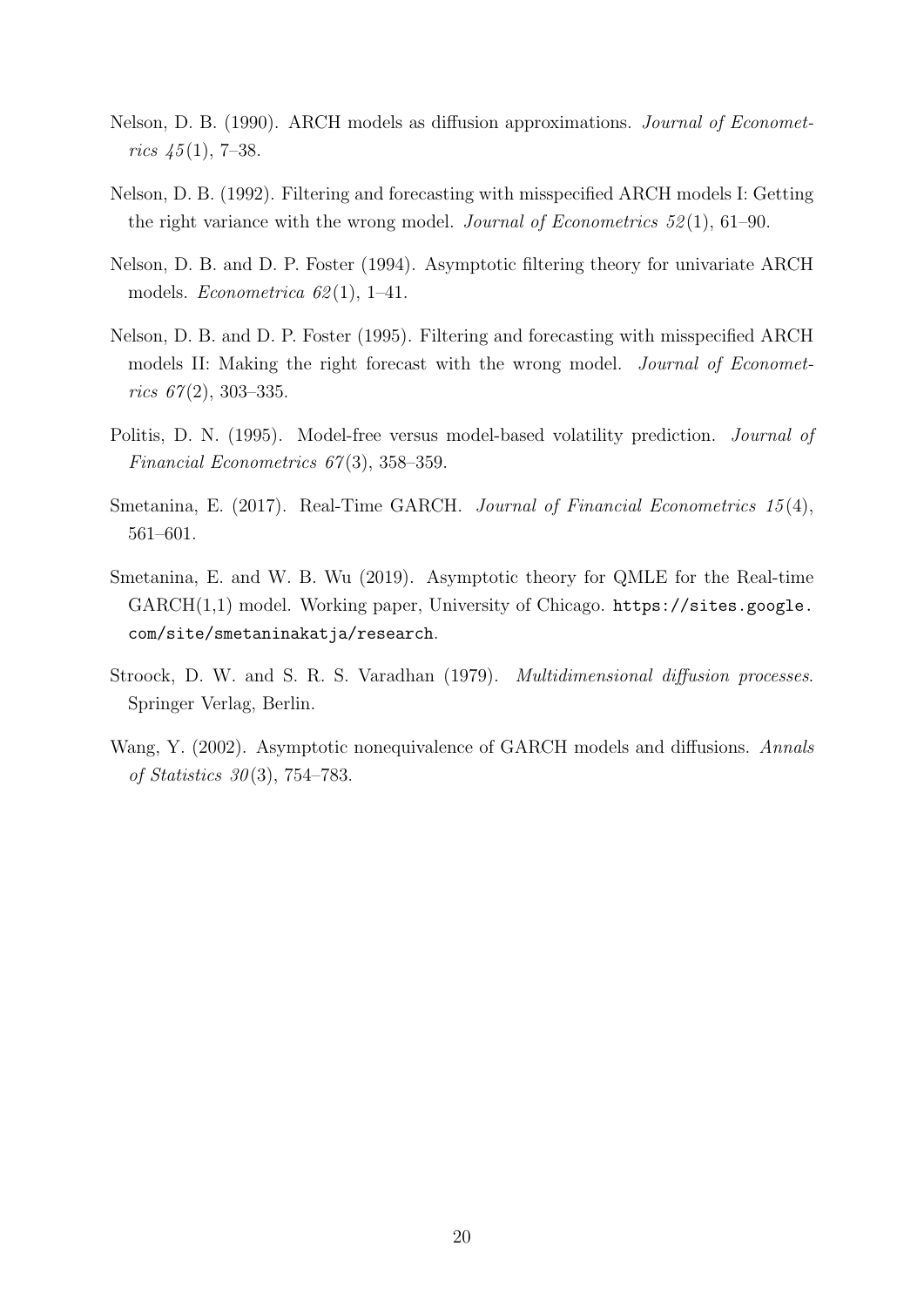## A Proofs

In this section we provide proofs of the main theorems in this paper. We suppose  $kh \leq$  $t < (k+1)h$  throughout this section. It is convenient to write the innovation terms  $he_{kh}$  as increments of random variables  $hW_{kh} - hW_{(k-1)h} \sim N(0, h)$ . By Lévy's characterisation,  $h_{h}W_{kh}$  is a one dimensional standard Brownian motion.

See Stroock and Varadhan (1979) and Nelson (1990) for the proof of Theorem 1.1.

In proving the theorems in section 3, we need the following proposition:

**Proposition 1.**  $\lim_{h\downarrow 0} h^{-1}{}_{h} \epsilon_{kh}^{2} = \langle W, W \rangle'(t) = 1, 13$  where W is a one dimensional standard Brownian motion and  $\langle \cdot, \cdot \rangle'(t)$  is the time derivative of the quadratic variation of a stochastic process.

Proof. Recall the definition of quadratic variation,

$$
\langle W, W \rangle(t) \equiv \lim_{\|\Pi\| \to 0} \sum_{i=1}^{n} (W_{t_i} - W_{t_{i-1}})^2,
$$
\n(A.1)

where  $\Pi$  ranges over the partition of the interval  $[0, t]$  and the norm of the partition  $\Pi$ is the mesh.  $\lim_{h\downarrow 0} h^{-1}{}_{h}\epsilon_{kh}^{2}$  is then the time derivative of the quadratic variation of a standard Brownian motion, which is equal to t. In other word,  $\lim_{h\downarrow 0} h^{-1}{}_{h} \epsilon_{kh}^2$  converges to the quadratic variation of a standard Brownian motion per unit time.  $\Box$ 

**Lemma A.1** (Mykland and Zhang (2006)). Let  $\Pi = t_0, t_1, \ldots, t_n$  be a sequence of nonrandom partitions of interval [0, t] and  $\Delta t_i = t_{i+1} - t_i$ , define the observed fourth-order variation for an Itô process X with a.s. bounded drift and  $\langle X, X \rangle'$ 

$$
[X]^4(t) = \sum_{t_{i+1} \le t} (X_{t_{i+1}} - X_{t_i})^4.
$$
 (A.2)

Then as  $\|\Pi\| \to 0$ ,

$$
\bar{\Delta t_i}^{-1}[X]^4(t) \to \int_0^T 3H'(u)(\langle X, X \rangle'(u))^2 du \tag{A.3}
$$

uniformly in probability, where  $\bar{\Delta t_i}$  is the average distance between successive observations  $T/n$  and  $H(t) = \sum_{t_{i+1} \leq T} (\Delta t_i)^2 / \bar{\Delta t_i}$ .

**Proposition 2.**  $\lim_{h\downarrow 0} h^{-2}{}_{h} \epsilon_{kh}^{4} = 3(\langle W, W \rangle'(t))^{2} = 3$ , where W is a one dimensional standard Brownian motion.

*Proof.* We assume equispaced observations throughout the paper. Thus,  $\overline{\Delta t}_i = h$  and  $H(t) = t$ . Proposition 2 follows Lemma A.1 by taking the derivative of (A.3) w.r.t t.  $\Box$ 

**Remark A.1.1.** The convergence can be made stronger using  $\mathcal{L}^2$  convergence argument for the fourth power variation of a scaled Brownian motion  $W_t/t^{1/4}$ .

<sup>&</sup>lt;sup>13</sup>Here the convergence is under the meaning of  $\mathcal{L}^2$  convergence.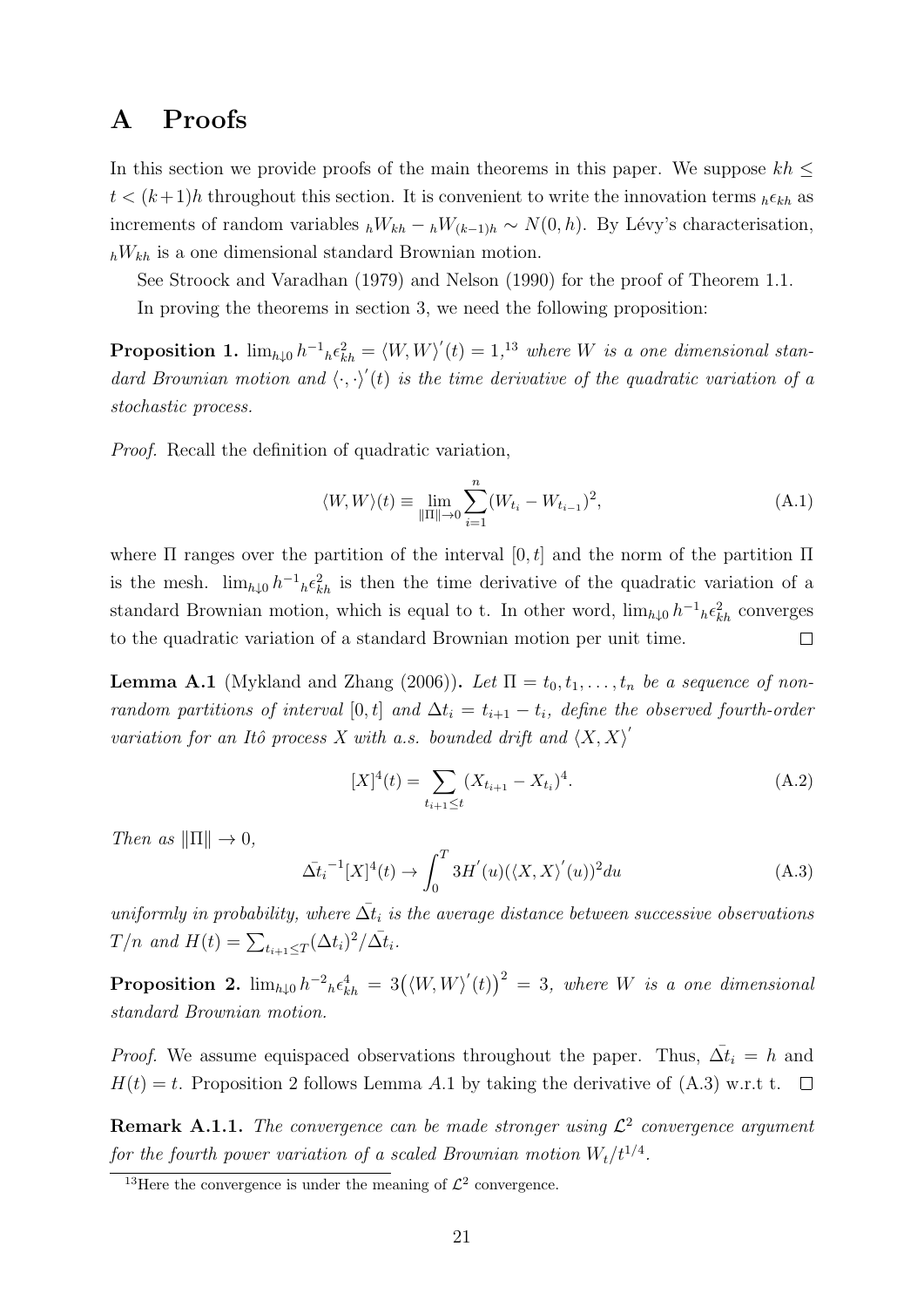Proof of Theorem 2.1. The discrete time process  $(2.1)$  and  $(2.2)$  is a joint Markov chain. Moreover, under mild conditions it is geometrically moment contracting and there exists an a.s.-unique casual ergodic strictly stationary solution at its true parameters (Smetanina and Wu, 2019). Thus, to prove Theorem 2.2, it suffices to check Assumptions 1–4. Assumption 1 is already assumed in the theorem.

To verify Assumption 2, we first impose stationary conditions on the limit of the sequence of parameters. As  $kh \to \infty$ ,

$$
\mathbb{E}[r^2] = h\mathbb{E}[\sigma^2] + 2h\psi_h.
$$
\n(A.4)

Plug into the unconditional expectation of (2.2),

$$
\mathbb{E}[\sigma^2] = \alpha_h + (\beta_h + \gamma_h)\mathbb{E}[\sigma^2] + 2\psi_h\gamma_h + \psi_h.
$$
 (A.5)

This can only hold if and only if

$$
\lim_{h \downarrow 0} (\beta_h + \gamma_h) = 1,\tag{A.6}
$$

$$
\lim_{h \downarrow 0} (\alpha_h + \psi_h + 2\psi_h \gamma_h) = 0. \tag{A.7}
$$

Next we derive the limit of the increments per unit of time conditional on information at time  $(k-1)h$ . In contrast to standard GARCH, we have a smaller information set since the current volatility is no longer  $\mathcal{F}_{k(h-1)}$ -measurable, i.e.,  $\mathcal{F}_{k(h-1)}$  is the  $\sigma$ -algebra generated by  $kh, hS_0, ..., hS_{k(h-1)}$ , and  $h\sigma_0^2, ..., h\sigma_{k(h-1)}^2$ .<sup>14</sup>

$$
\mathbb{E}[h^{-1}(hS_{kh} - hS_{(k-1)h})|\mathcal{F}_{(k-1)h}] = 0,
$$
\n(A.8)

$$
\mathbb{E}[h^{-1}(\hat{h}\sigma_{kh}^2 - h\sigma_{(k-1)h}^2)|\mathcal{F}_{(k-1)h}] = h^{-1}[\alpha_h + \psi_h + (\beta_h - 1 + h^{-1}\gamma_h \cdot h\epsilon_{(k-1)h}^2)\delta_{(k-1)h}^2],
$$
\n(A.9)

Taking the limit and using Proposition 1 and (2.7) and (2.8) of Assumption 5,

$$
\lim_{h \downarrow 0} \mathbb{E}[h^{-1}(_hS_{kh} - _hS_{(k-1)h}) | \mathcal{F}_{(k-1)h}] = 0,
$$
\n(A.10)

$$
\lim_{h \downarrow 0} \mathbb{E}[h^{-1}({}_{h}\sigma_{kh}^{2} - {}_{h}\sigma_{(k-1)h}^{2}) | \mathcal{F}_{(k-1)h}] = \mu - \theta \sigma^{2}.
$$
\n(A.11)

The second moment per unit time is given by

$$
\mathbb{E}[h^{-1}(hS_{kh} - hS_{(k-1)h})^{2} | \mathcal{F}_{(k-1)h}] = \alpha_{h} + 3\psi_{h} + (\beta_{h} + h^{-1}\gamma_{h} \cdot {}_{h}\epsilon_{(k-1)h}^{2})h\sigma_{(k-1)h}^{2},
$$
\n(A.12)\n
$$
\mathbb{E}[h^{-1}(h\sigma_{kh}^{2} - h\sigma_{(k-1)h}^{2})^{2} | \mathcal{F}_{(k-1)h}] = h^{-1}\left(\alpha_{h}^{2} + 3\psi_{h}^{2} + 2\alpha_{h}\psi_{h} + ((\beta_{h} - 1)^{2} + h^{-1}\gamma_{h}^{2} \cdot {}_{h}\epsilon_{(k-1)h}^{4} + 2(\beta_{h} - 1)\gamma_{h} \cdot {}_{h}\epsilon_{(k-1)h}^{2})h\sigma_{(k-1)h}^{4} + (2(\alpha_{h} + \psi_{h})(\beta_{h} - 1) \quad (A.13)\n+ 2\alpha_{h}\psi_{h} + {}_{h}\epsilon_{(k-1)h}^{2} + 2h^{-1}\gamma_{h}\psi_{h} \cdot {}_{h}\epsilon_{(k-1)h}^{2})h\sigma_{(k-1)h}^{2} \right].
$$

<sup>&</sup>lt;sup>14</sup>In standard GARCH the  $\sigma$ -algebra contains information up to  $h\sigma_{kh}^2$ .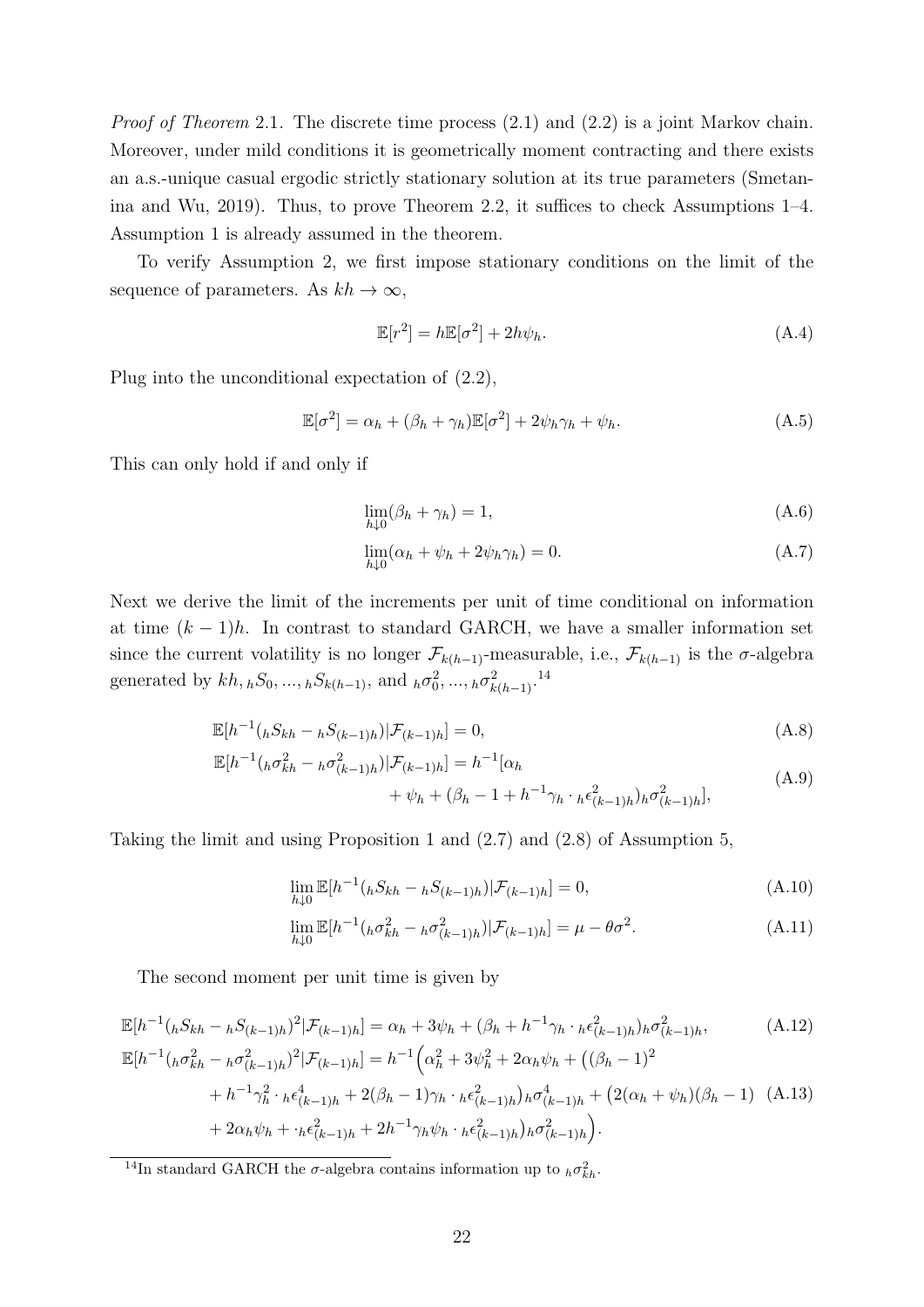Using Propositions 1 and 2, the stationary conditions (A.6) and (A.7) and (2.9) of Assumption 5,

$$
\lim_{h \downarrow 0} \mathbb{E}[h^{-1}(_hS_{kh} - _hS_{(k-1)h})^2 | \mathcal{F}_{(k-1)h}] = \sigma^2,
$$
\n(A.14)

$$
\lim_{h \downarrow 0} \mathbb{E}[h^{-1}({}_{h}\sigma_{kh}^{2} - {}_{h}\sigma_{(k-1)h}^{2})^{2} | \mathcal{F}_{(k-1)h}] = \gamma^{2} \sigma^{4}.
$$
\n(A.15)

Finally, the cross-moment is given by

$$
\mathbb{E}[h^{-1}(hS_{kh} - hS_{(k-1)h})(h\sigma_{kh}^2 - h\sigma_{(k-1)h}^2)|\mathcal{F}_{(k-1)h}] = h^{-2}\psi_h \mathbb{E}[h\epsilon_{kh}^3 \cdot h\sigma_{kh}|\mathcal{F}_{(k-1)h}].
$$
 (A.16)

Since  ${}_{h}\epsilon_{kh}$  is symmetric around zero by assumption, cubic function is an odd function and σ is an even function of  $\epsilon$ . It follows automatically that  $\epsilon^3 \sigma$  is symmetric around zero<sup>15</sup>.

It is straightforward but tidious to verify the limits of the fourth moments go to zero since  ${}_{h}\epsilon_{kh}^6 = \mathcal{O}_p(h^3)$  and  ${}_{h}\epsilon_{kh}^8 = \mathcal{O}_p(h^4)$ .

It remains to verify the distributional uniqueness of the diffusion limit. This follows directly from Nelson (1990) since RT-GARCH converges to the same SDEs as GARCH model.  $\Box$ 

To prove Theorem 2.2 we need to derive the power variations of the negative increments. We slightly modify Barndorff-Nielsen and Shephard's (2003) limit theorem of power variations for a semimartingale.

Lemma A.2. Let W be a standard Brownin motion, and denote

$$
([X]^{-})^{r}(t) \equiv \sum_{t_{i+1} \leq t} (X_{t_{i+1}} - X_{t_i})^{r} \mathbb{1}_{\{X_{t_{i+1}} - X_{t_i} < 0\}},
$$

where  $(t_i)$  are sequence of non-random partitions of interval  $[0,t]$ . That is,  $([X]^{-})^r(t)$  is the contribution of negative increments to the observed power variation of  $X$ . Then as  $h \downarrow 0$ , for all  $r > 0$ ,

$$
h^{1-r/2}([{}_hW_t]^-)^r(t) \to \mathbb{E}[(u^-)^r]t
$$
\n(A.17)

uniformly in probability, where  $u^- = u \mathbb{1}_{\{u < 0\}}$  and  $u \sim N(0, 1)$ .

*Proof.*  $(X_{t_{i+1}} - X_{t_i})^r \mathbb{1}_{\{X_{t_{i+1}} - X_{t_i} < 0\}}$  has the same law as  $u_{t_i}^-,$  where u are i.i.d. standard normal. By symmetry, the contribution of the  $\mathbb{E}[(u^-)^r] = \frac{1}{2} \mathbb{E}[|u|^r]$  for all  $r \geq 0$ . Set  $A = 0, H = 1$  and  $H^* = \int_0^t dt = t$  in the proof of Theorem 1 in Barndorff-Nielsen and Shephard (2003), we obtain

$$
([W]^-)^r(t) \to \frac{1}{2} \mathbb{E}[|u|^r]t.
$$

The result follows immediately.

Remark A.2.1. Replace with standard Brownian motion in Lemma A.2, we obtain the result in Proposition 2 since  $\mathbb{E}[h \epsilon_{kh}^4] = 3h^2$ .

 $\Box$ 

<sup>&</sup>lt;sup>15</sup>One can also use the fact that  ${}_{h} \epsilon_{kh}^{3}$  is of order  $o_p(h^{3/2})$  and  ${}_{h} \sigma_{kh} = o_p(h^{1/2})$  to argue the expression goes to 0 a.s..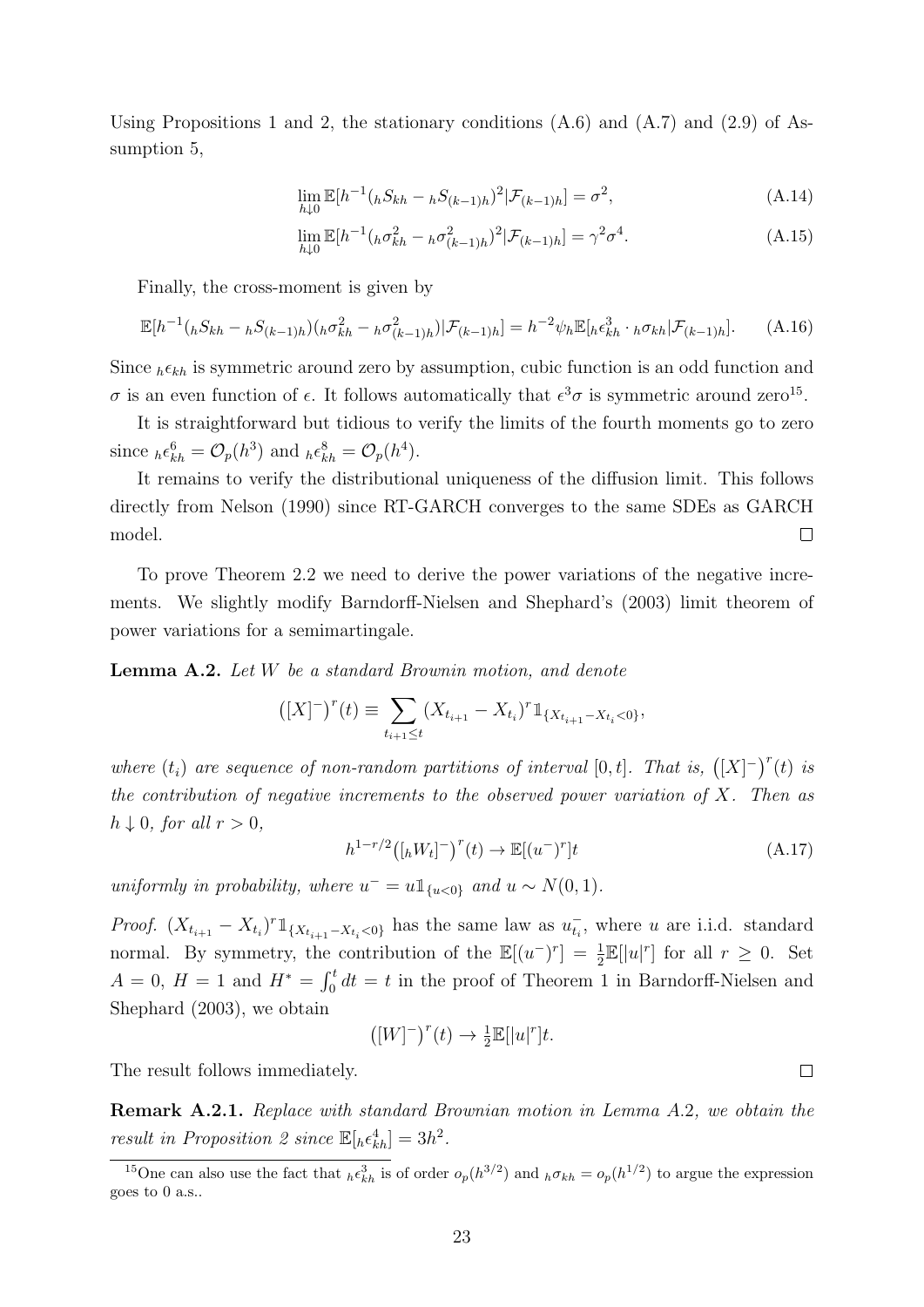Recall the moments of half normal distribution for all integer  $n$ ,

$$
\mathbb{E}[h(\epsilon_{kh}^{-})^{2n}] = \mathbb{E}[h\epsilon_{kh}^{2n}],\tag{A.18}
$$

$$
\mathbb{E}[h(\epsilon_{kh}^{-})^{2n+1}] = n!h^{2n+1}/\sqrt{2\pi}.
$$
\n(A.19)

Then a direct application of Lemma A.2 gives us the followings:

**Proposition 3.** Let  $_{h} \epsilon_{kh}^{-} = {}_{h} \epsilon_{kh}^{-} \mathbb{1}_{\{h \epsilon_{kh} < 0\}},$  then

$$
\lim_{h \downarrow 0} h^{-1}({}_h \epsilon_{kh}^{-})^2 = \langle W, W \rangle^{-1}(t) = 1/2, \tag{A.20}
$$

$$
\lim_{h \downarrow 0} h^{-3/2} (h \epsilon_{kh}^{-})^3 = -\sqrt{2/\pi},\tag{A.21}
$$

$$
\lim_{h \downarrow 0} h^{-2} (h \epsilon_{kh}^{-})^4 = 3(\langle W, W \rangle^{-1}(t))^2 = 3/2, \tag{A.22}
$$

where  $\langle \cdot, \cdot \rangle'(t)$  is the time derivative of quadratic variation.

Proof of Theorem 2.2. We only need to consider the moments regarding the additional asymmetric terms and their cross terms, the rest follows the same as the proof of Theorem 2.2.

In steady state, by symmetric distribution of returns, the unconditional variance is,

$$
\mathbb{E}[\sigma^2] = \alpha_h + \psi_h + \frac{1}{2}\eta_h + \phi_h(\psi_h + \frac{1}{2}\eta_h) + (\beta_h + \gamma_h + \frac{1}{2}\phi_h)\mathbb{E}[\sigma^2].\tag{A.23}
$$

Thus, covariance stationatiry imposes conditions on the limits of the sequence of parameters,

$$
\lim_{h \downarrow 0} (\beta_h + \gamma_h + \frac{1}{2} \phi_h) = 1,\tag{A.24}
$$

$$
\lim_{h \downarrow 0} (\alpha_h + \psi_h + \frac{1}{2} \eta_h + \phi_h(\psi_h + \frac{1}{2} \eta_h)) = 0.
$$
\n(A.25)

The drifts per unit time are given by

$$
\mathbb{E}[h^{-1}(hS_{kh} - hS_{(k-1)h})|\mathcal{F}_{(k-1)h}] = 0,
$$
\n(A.26)

$$
\mathbb{E}[h^{-1}({}_{h}\sigma_{kh}^{2} - {}_{h}\sigma_{(k-1)h}^{2}) | \mathcal{F}_{(k-1)h}] = h^{-1} \left(\alpha_{h} + \frac{1}{2}\psi_{h}\right)
$$
\n(A 27)

$$
+ (\beta_h - 1 + h^{-1} \gamma_h \cdot {}_h \epsilon^2_{(k-1)h} + h^{-1} \phi_h ({}_h \epsilon^-_{(k-1)h})^2)_h \sigma^2_{(k-1)h} \tag{A.27}
$$

Using Propositions 1 and 3 and (2.23) and (2.24) of Assumption 6,

$$
\lim_{h \downarrow 0} \mathbb{E}[h^{-1}(_hS_{kh} - _hS_{(k-1)h}) | \mathcal{F}_{(k-1)h}] = 0,
$$
\n(A.28)

$$
\lim_{h \downarrow 0} \mathbb{E}[h^{-1}({}_{h}\sigma_{kh}^{2} - {}_{h}\sigma_{(k-1)h}^{2}) | \mathcal{F}_{(k-1)h}] = \mu - \theta \sigma^{2}.
$$
\n(A.29)

Similarly, for the second moments per unit time, we use Propositions 1 - 3, the sta-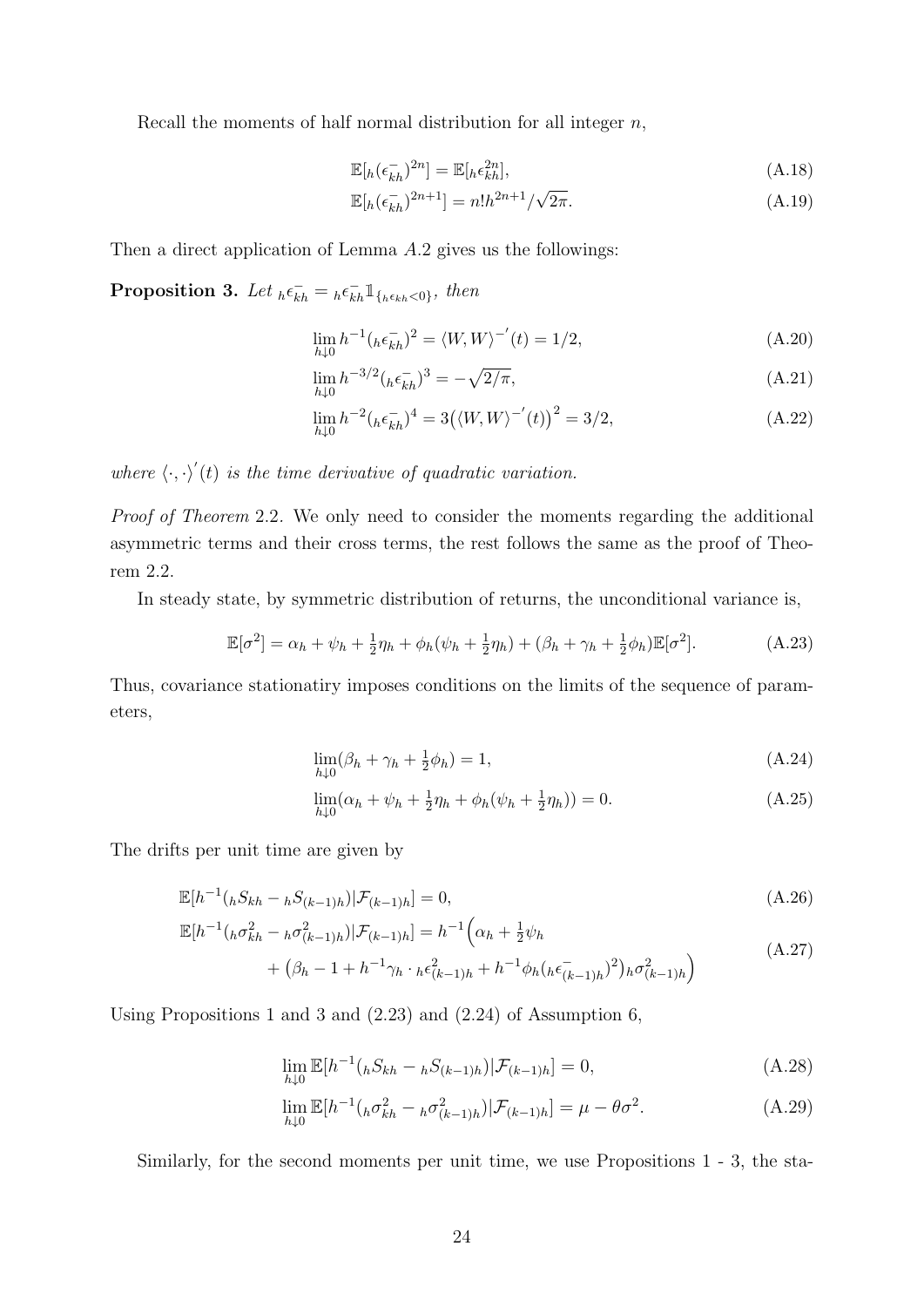tionary conditions  $(A.24)$  and  $(A.25)$  and  $(2.25)$  of Assumption 6,

$$
\lim_{h \downarrow 0} \mathbb{E}[h^{-1}(_hS_{kh} - _hS_{(k-1)h})^2 | \mathcal{F}_{(k-1)h}] = \sigma^2,
$$
\n(A.30)

$$
\lim_{h \downarrow 0} \mathbb{E}[h^{-1}({}_{h}\sigma_{kh}^{2} - {}_{h}\sigma_{(k-1)h}^{2})^{2} | \mathcal{F}_{(k-1)h}] = \gamma^{2} \sigma^{4}.
$$
\n(A.31)

Finally, by symmetric assumption of returns,

$$
\mathbb{E}[h\sigma_{kh} \cdot h \epsilon_{kh}^3 | \mathcal{F}_{(k-1)h}] = \mathbb{E}[h\sigma_{kh} \cdot h \epsilon_{kh} | \mathcal{F}_{(k-1)h}] = 0.
$$
 (A.32)

Apply stationary conditions, the cross moment is given by

$$
\mathbb{E}[h^{-1}(_{h}S_{kh} - _{h}S_{(k-1)h})(_{h}\sigma_{kh}^{2} - _{h}\sigma_{(k-1)h}^{2})|\mathcal{F}_{(k-1)h}] =
$$
\n
$$
h^{-2}\eta_{h}\mathbb{E}[{}_{h}\sigma_{kh}(_{h}\epsilon_{kh}^{-})^{3}|\mathcal{F}_{(k-1)h}| + h^{-2}\phi_{h}\mathbb{E}[{}_{h}\sigma_{(k-1)h}^{2}(_{h}\epsilon_{(k-1)h}^{-})^{2}{}_{h}\sigma_{kh} \cdot {}_{h}\epsilon_{kh}|\mathcal{F}_{(k-1)h}].
$$
\n(A.33)

Since  $\eta_h = \mathcal{O}(h)$  and  $\mathbb{E}_{h}[\sigma_{kh}(h\epsilon_{kh}^{-})^3 | \mathcal{F}_{(k-1)h}] = \mathcal{O}_p(h^2)$ , the first term goes to 0 as  $h \downarrow 0$ . For the second term,  $h \sigma_{kh} \cdot h \epsilon_{kh} = h \sigma_{(k-1)h} \cdot h \epsilon_{(k-1)h} + o_p(h)$  for small h by sample path continuity.

$$
\mathbb{E}[h^{-1}(hS_{kh} - hS_{(k-1)h})(h\sigma_{kh}^2 - h\sigma_{(k-1)h}^2)|\mathcal{F}_{(k-1)h}] =
$$
  

$$
-2\phi_h \cdot h\sigma_{(k-1)h}^3(h\epsilon_{(k-1)h}^-)^3 + o_p(h) = -\sqrt{2/(h\pi)}\phi_h \cdot h\sigma_{(k-1)h}^3 + o_p(h),
$$
 (A.34)

where in the last equality we use Proposition 3. Combine with (2.26) of Assumption 6, we obtain

$$
\lim_{h \downarrow 0} \mathbb{E}[h^{-1}(_hS_{kh} - _hS_{(k-1)h})(h\sigma_{kh}^2 - _h\sigma_{(k-1)h}^2)|\mathcal{F}_{(k-1)h}] = \omega\sigma^3.
$$
\n(A.35)

For the expression of the correlation between return and volatility innovations, we take Cholesky decomposition of the covariance matrix

$$
a(S,\sigma) \equiv \begin{bmatrix} \sigma^2 & \omega \sigma^3 \\ \omega \sigma^3 & \gamma^2 \sigma^4, \end{bmatrix}
$$
 (A.36)

and obtain

$$
a(S,\sigma)^{1/2} = \begin{bmatrix} \sigma & 0\\ \rho \gamma \sigma^2 & \gamma \sqrt{1 - \rho^2} \sigma^2, \end{bmatrix}
$$
 (A.37)

where  $\rho = \omega/\gamma$ .

h

Proof of Theorem 2.3. See Nelson's (1990) Theorem 2.3 for the stationry distribution of  $_{h}\sigma_{kh}^{2}$ . From (2.20), for  $kh \leq t \leq (k+1)h$  and sufficiently small  $h > 0$ ,  $_{h}r_{kh}$  can be approximated by

$$
hS_{kh} - hS_{(k-1)h} = h\sigma_{(k-1)h}[\rho(W_{1,kh} - W_{1,(k-1)h}) + \sqrt{1 - \rho^2}(W_{2,kh} - W_{2,(k-1)h})], \quad (A.38)
$$

where  $W_{1,kh}$  and  $W_{2,kh}$  are innovation terms from (2.20) and (2.21). It is clear that  $W_{2,kh}$ and  $h \sigma_{kh}$  are independent while  $W_{1,kh}$  and  $h \sigma_{kh}$  are not. According to Theorem 3.2 in Nelson (1990), we can replace  $W_{1,kh}$  by

$$
Q_{kh} = (1 - \frac{2}{\pi})^{-1/2} \sum_{j=1}^{k} (|W_{1,jh} - W_{1,(j-1)h}| - \sqrt{2/(\pi h)}), \tag{A.39}
$$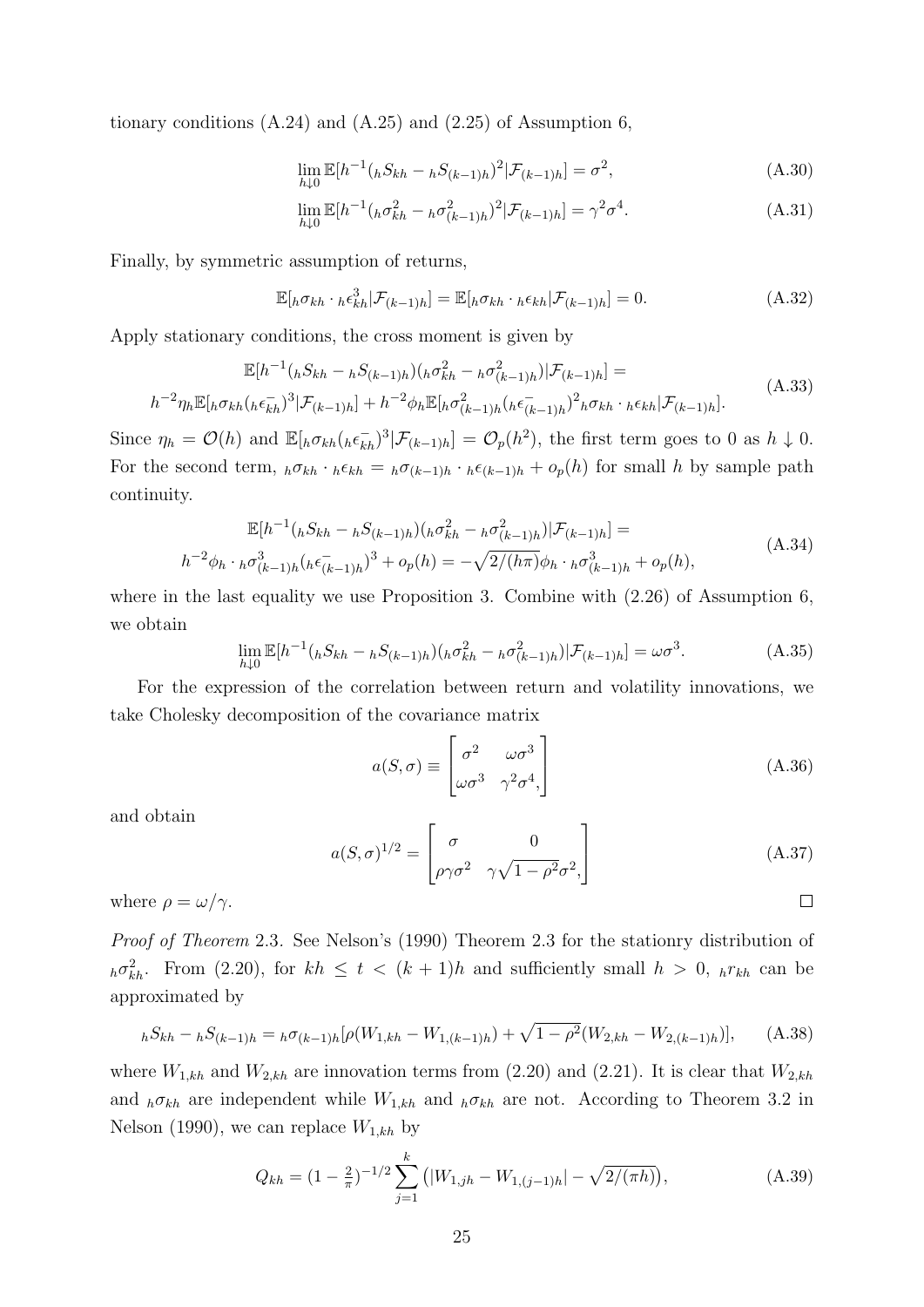This is because as  $h \downarrow 0$ ,

$$
(Q_{kh}, W_{1,kh}) \stackrel{d}{\rightarrow} W_t^*,\tag{A.40}
$$

where  $W_t^*$  is a two-dimensional standard Brownian motion. That is, even if  $W_{1,kh}$  and  $|W_{1,kh}|$  are not independent, their partial sums in the limit are independent as  $h \downarrow 0$ . Hence, as  $h \downarrow 0$ , we can replace  $W_{1,kh} - W_{1,(k-1)h}$  by

$$
(1 - \frac{2}{\pi})^{-1/2} |W_{3,kh} - W_{3,(k-1)h}| \tag{A.41}
$$

where  $W_{3,kh}$  is a standard Brownian motion indepedent of  $W_{1,kh}$  and  $W_{2,kh}$ . The law of  $h^{-1/2}{}_h r_{kh}$ , as  $h \downarrow 0$ , is equivalent to

$$
\sigma_t(\rho/\sqrt{1-\frac{2}{\pi}}|Z_1| + \sqrt{1-\rho^2}Z_2),\tag{A.42}
$$

where  $Z_1$  and  $Z_2$  are bivariate standard normal random variable with zero correlation and are independent from  $\sigma_t$ . It can be shown that  $\rho/\sqrt{1-\frac{2}{\pi}}$  $\frac{2}{\pi}|Z_1| + \sqrt{1-\rho^2}Z_2$  is distributed as

Skew-N
$$
\left(0, \sqrt{\frac{\rho^2}{1-\frac{2}{\pi}} + 1 - \rho^2}, \frac{\rho}{\sqrt{(1-\frac{2}{\pi})(1-\rho^2)}}\right)
$$
, (A.43)

where Skew- $N(a, b, c)$  is the skewed normal distribution with location parameter a, scale parameter b and shape parameter c. Its probability density function (pdf) is

$$
f_{SN}(x) = 2\phi(x - a; b)\Phi(c(x - a)/\sqrt{b}),
$$
\n(A.44)

where  $\phi(x;b)$  is the pdf of  $N(0,b)$  and  $\Phi(\cdot)$  is cumulative distribution function (cdf) of  $N(0, 1)$ . Since the stationary distribution of  $\sigma_t^2$  has an inverse gamma distribution, by standard argument, we have

$$
\frac{\gamma^2}{4\mu}\sigma^{-2} \sim \chi^2_{2+4\theta/\gamma^2},\tag{A.45}
$$

where  $\chi^2_{2+4\theta/\gamma^2}$  is the chi-square distribution with  $2+4\theta/\gamma^2$  degrees of freedom. Finally, combine  $(A.42)$ ,  $(A.43)$  and  $(A.45)$  we have

$$
h^{-1/2}\sqrt{(2\theta + \gamma^2)/2\mu} \cdot h r_{kh} \sim V^{-1/2}Y,\tag{A.46}
$$

as  $h \downarrow 0$ , where

$$
V \sim \chi_{2+4\theta/\gamma^2}^2/(2+4\theta/\gamma^2),\tag{A.47}
$$

and Y is distributed as (A.43). (A.46) is the definition of skewed Student-t distribution in Azzalini and Capitanio (2003), that is,

$$
V^{-1/2}Y \sim \text{Skew-}t(a, b, c, n),\tag{A.48}
$$

where  $a = 0$ ,  $n = 2 + 4\theta/\gamma^2$  and

$$
b = \frac{\rho^2}{1 - \frac{2}{\pi}} + 1 - \rho^2, \qquad c = \frac{\rho}{\sqrt{(1 - \frac{2}{\pi})(1 - \rho^2)}}.
$$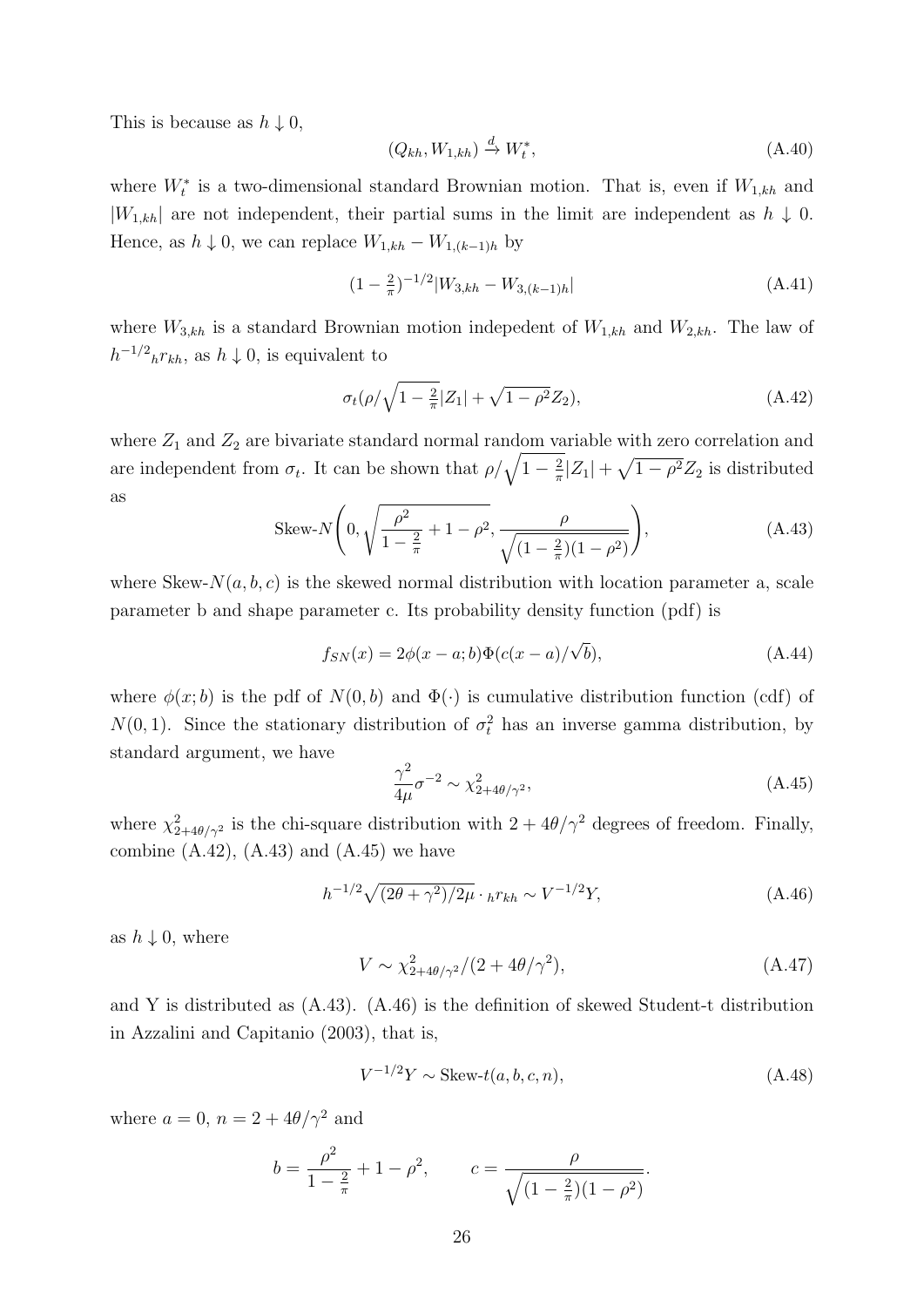The probability density of Skew- $t(a, b, c, n)$  is

$$
f_{St}(x) = 2t(x;a,b,n)T\left(c\frac{x-a}{\sqrt{b}}\sqrt{\frac{n+1}{(x-a)^2/b+n}};n+1\right),\tag{A.49}
$$

where  $t(x; a, b, n)$  is the pdf of Student-t distribution with location a, scale b and n degrees of freedom and  $T(y; n+1)$  is the cdf of standard Student-T distribution with  $n+1$  degrees of freedom. When  $\rho = 0$  the distribution of (A.46) reduces to  $t(n)$ . See Azzalini and Capitanio (2003) for more details on skew normal and Student-t distributions.

The proof of second part of the theorem, for  $kh \to \infty$  and starting point not from its stationary distribution, follows exactly Nelson's (1990) proof of theorem 2.3.  $\Box$ 

Lemma A.1 and Lemma A.2 hold whenever the sample path continuity is satisfied. Thus, to extend to the RT-GARCH with Student-t innovations, we need the conditions for its sample path continuity.

Proposition 4. Processes with Student-t increments have continuous paths if the degree of freedom  $\nu > 3$ .

Proof. For a Markov process, the sample path is a continuous functions of t, if for any  $\epsilon > 0$ ,

$$
\lim_{h \downarrow 0} h^{-1} \int_{|x-z| > \epsilon} p(x, t+h|y, t) dy = 0
$$
\n(A.50)

uniformly in x, t and h, where  $p(\cdot|\cdot)$  is the transition density of random variable y. Equivalently, for a symmetric, zero mean density,

$$
\lim_{h \downarrow 0} h^{-1} \left( 1 - \int_{-\epsilon}^{\epsilon} p(x, t + h | y, t) dy \right) = 0.
$$
\n(A.51)

For Student-t distribution with  $\nu = 1$  (i.e. a Cauchy transition density),

$$
\lim_{h \downarrow 0} h^{-1} \left( 1 - \int_{-\epsilon}^{\epsilon} \frac{\sqrt{h}}{\pi((x-y)^2 + h} dx \right) = \lim_{S \to \infty} 1 - \frac{2}{\pi} \arctan\left(\epsilon \sqrt{S}\right). \tag{A.52}
$$

Expanding about  $S = \infty$  we have,

$$
\frac{2\sqrt{S}}{\epsilon \pi} (1 - \frac{1}{3\epsilon^2 S} + \frac{1}{5\epsilon^4 S^2}),\tag{A.53}
$$

which has a dominant term  $\sqrt{S}/\pi$  and the limit goes to infinity.

For  $\nu = 2$ ,

$$
\lim_{h \downarrow 0} h^{-1} (1 - \int_{-\epsilon}^{\epsilon} \frac{\sqrt{2}}{4\sqrt{h}} (1 + \frac{x^2}{2h})^{-2/3} dx) =
$$
\n
$$
\lim_{S \to \infty} S(1 - \int_{-\epsilon}^{\epsilon} \frac{\sqrt{2S}}{4} (1 + \frac{Sx^2}{2})^{-2/3} dx) = \frac{1}{\epsilon^2},
$$
\n(A.54)

which is not zero. So Student-t increments with  $\nu = 2$  does not have continuous sample path.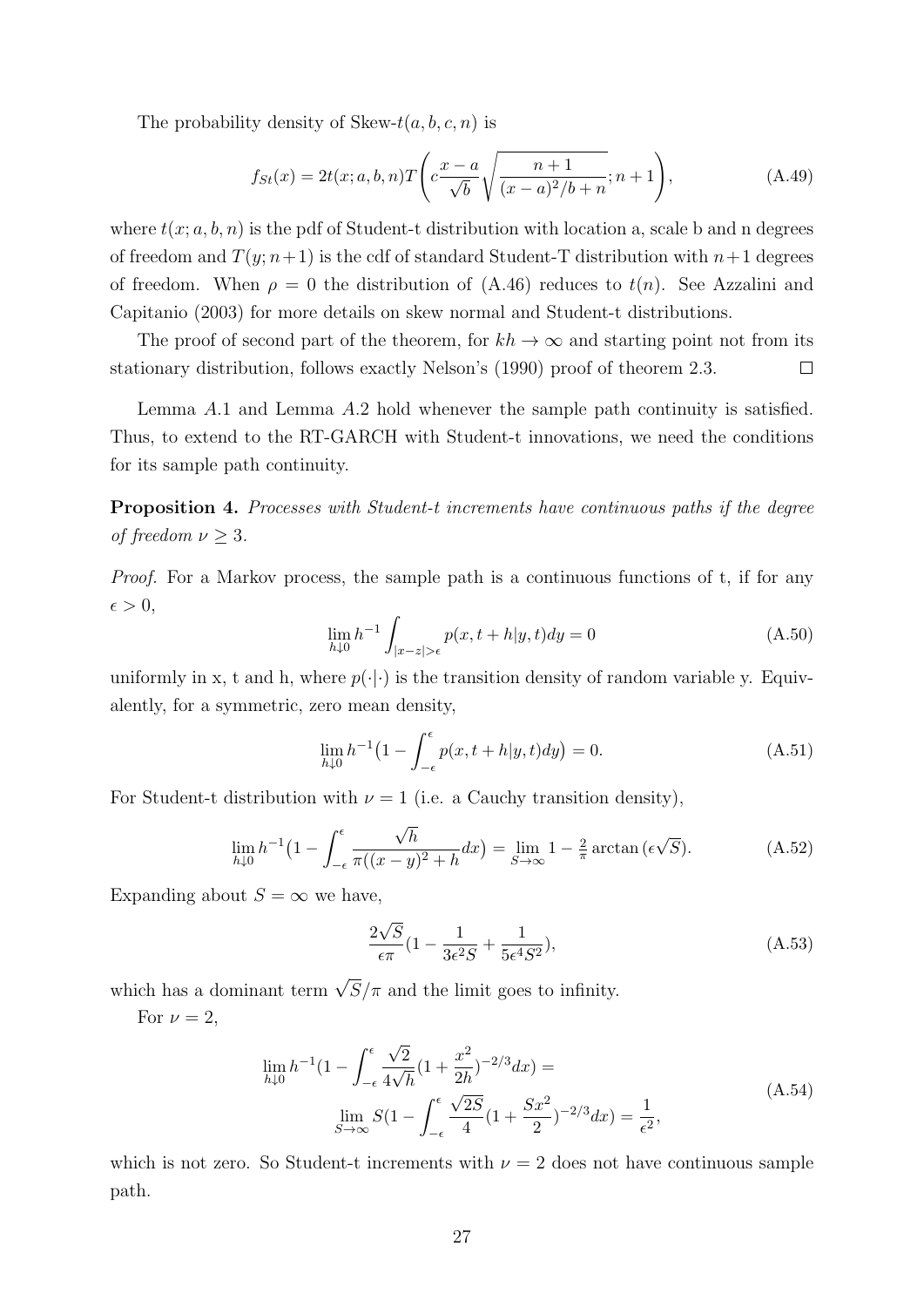For  $\nu = 3$ ,

$$
\lim_{h \downarrow 0} h^{-1} \left( 1 - \int_{-\epsilon}^{\epsilon} \frac{2}{\pi \sqrt{3h}} \left( 1 + \frac{x^2}{3h} \right)^{-2} dx \right) =
$$
\n
$$
\lim_{S \to \infty} S \left( 1 - 2 \frac{\arctan \left( \epsilon \sqrt{3S/3} \right) S \epsilon^2 + \epsilon \sqrt{3S} + 3 \arctan \left( \epsilon \sqrt{3S/3} \right)}{\pi (\epsilon^2 S + 3)} \right).
$$
\n(A.55)

Expanding about  $S \to \infty$  shows the dominant term is  $1/$ √ S,

$$
\lim_{S \to \infty} \frac{4\sqrt{3}}{\pi \epsilon^3 \sqrt{S}} + \frac{72\sqrt{3}}{5\pi \epsilon^5 S^{3/2}} + \mathcal{O}(S^{-5/2}) = 0.
$$
 (A.56)

This limit holds for all  $\nu > 3$ , and with  $\nu$  increases, Student-t increments behave increasingly likely to Gaussian increments.  $\Box$ 

Once the sample path continuity is established, we can directly apply Barndorff-Nielsen and Shephard's (2003) Theorem 1 for Student-t increments.

**Lemma A.3.** Let  $_{h} \epsilon_{(k+1)h} = {}_{h} \tau_{(k+1)h} - {}_{h} \tau_{kh}$  be a sequence of rescaled Student-t increments, i.e. the transition density is defined as

$$
f_{\epsilon}(x;\nu,h) = \frac{\Gamma(\frac{\nu+1}{2})}{\Gamma(\frac{\nu}{2})\sqrt{\pi\nu h}}\left(1+\frac{x^2}{\nu h}\right)^{-\frac{\nu+1}{2}}
$$
(A.57)

If  $\nu \geq 3$ , then as  $h \downarrow 0$  and  $kh \leq t < (k+1)h$ , for  $0 < r < \nu$ ,

$$
h^{1-r/2}[h\tau_t]^r(t) \to \mathbb{E}[(\epsilon)^r]t
$$
\n(A.58)

uniformly in probability, where  $\epsilon$  is a standard Student-t.

Proof. By Proposition 4, sample path continuity is satisfied for Studnet-t increments. In Theorem 1 of Barndorff-Nielsen and Shephard (2003) replace A with 0, H with 1 and W √ with  $\epsilon$ , the observed increments have the same law as  $u_{t_i}/$  $h$ , where  $u$  are i.i.d. standard Student-t. Provided the degree of freedom is such that all the moments smaller or equal to r exist, the rest follows directly from the proof of Barndorff-Nielsen and Shephard (2003)  $\Box$ 

Corollary A.3.1. Let  $_{h} \epsilon_{(k+1)h}^{-} = (h \tau_{(k+1)h} - h \tau_{kh}) \mathbb{1}_{\{h \tau_{(k+1)h} - h \tau_{kh} < 0\}}$  be a sequence of negative rescaled Student-t increments, i.e.  $_{h} \epsilon_{kh} = {}_{h} \epsilon_{kh} \mathbb{1}_{\{h \epsilon_{kh} < 0\}}$  and  $_{h} \epsilon_{kh} / \sqrt{h}$  are i.i.d. standard Student-t. If  $\nu \geq 3$ , then as  $h \downarrow 0$ , for all  $0 < r \leq \nu$ ,

$$
h^{1-r/2}([\hbar \tau_t]^-)^r(t) \to \mathbb{E}[(\epsilon^-)^r]t \tag{A.59}
$$

uniformly in probability, where  $\epsilon^-$  is standard half Student-t distributed.

**Remark A.3.1.** One can also use  $\mathcal{L}^2$  convergence argument to prove the power variation is proportional to square root of time to the respective power. However, we would require  $\nu \geq 2r$  to ensure the higher moments exist and do not explode.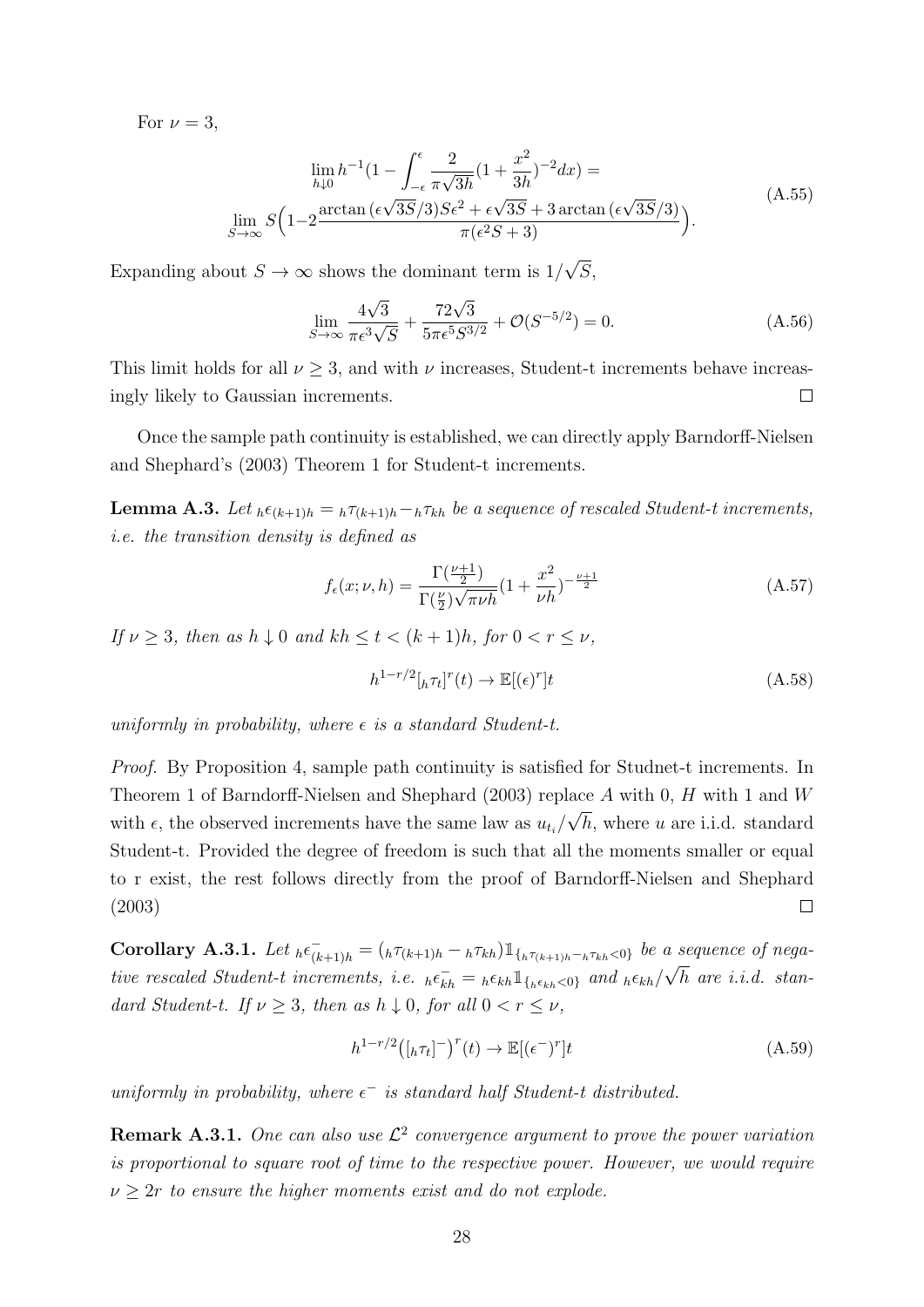We are now in the position to proof diffusion limit of RT-GARCH with Student-t innovations.

Proof of Theorem 2.4. Using the first four moments of Student-t and half Student-t random variables, we can establish the following uniform convergences in probability,

$$
\lim_{h \downarrow 0} h^{-1} \epsilon_{kh}^2 = \langle \tau, \tau \rangle'(t) = \frac{\nu}{\nu - 2},\tag{A.60}
$$

$$
\lim_{h \downarrow 0} h^{-2} \epsilon_{kh}^4 = \frac{3\nu^2}{(\nu - 4)(\nu - 2)},\tag{A.61}
$$

$$
\lim_{h \downarrow 0} h^{-1/2} \epsilon_{kh} = \lim_{h \downarrow 0} h^{-2/3} \epsilon_{kh}^3 = 0.
$$
\n(A.62)

Similarly,

$$
\lim_{h \downarrow 0} h^{-1}(\epsilon_{kh}^{-})^2 = \langle \tau, \tau \rangle^{-1}(t) = \frac{\nu}{2(\nu - 2)},\tag{A.63}
$$

$$
\lim_{h \downarrow 0} h^{-2} (\epsilon_{kh}^{-})^4 = \frac{3\nu^2}{2(\nu - 4)(\nu - 2)},
$$
\n(A.64)

$$
\lim_{h \downarrow 0} h^{-3/2} (\epsilon_{kh}^{-})^3 = \frac{2\nu^{\frac{3}{2}}}{\sqrt{\pi}(\nu - 3)(\nu - 1)} \frac{\Gamma(\frac{\nu + 1}{2})}{\Gamma(\frac{\nu}{2})},\tag{A.65}
$$

where  $\Gamma(\cdot)$  is the gamma function. By Assumption 7, all these limits exist and are finite. Putting (A.60) - (A.65) in place of the proof of Theorem 2.2, we obtain the uniform convergence of first and second moments. It is straightforward but tedious to check that the fourth moments converge to zero as long as  $\nu \geq 8$  by Assumption 7. This is to ensure  $\mathbb{E}[h \epsilon_{kh}^4]$  exist and is finite. The rest follows the same as the proof of Theorem 2.2.  $\Box$ 

Proof of Theorem 2.5. We need only verify Assumptions 2 and 3. The drift matrix is

$$
m_h(s, y, t) = \begin{bmatrix} f \\ F_1 + F_2 \end{bmatrix}, \tag{A.66}
$$

Since  $m_h(\cdot, \cdot, \cdot) = m(\cdot, \cdot, \cdot)$ , (1.5) of Assumption 1 is satisfied. The diagonal elements of diffusion matrix are  $hf^2 + g^2$  and  $G\Omega_{2,2}G^T$ . To calculate the covariance terms,

$$
\mathbb{E}[h^{-1}(hS_{kh} - hS_{(k-1)h})(hY_{kh} - hY_{(k-1)h})^T | \mathcal{F}_{(k-1)h}] =
$$
  
\n
$$
hfF_1^T + f \cdot hZ_{(k-1)h}^{*T}G^T + h^{-1}f \cdot hZ_{(k-1)h}^{**T}F_2^T + \mathbb{E}[g \cdot hZ_{kh}F_1^T + h^{-1}g \cdot hZ_{kh}^* \cdot hZ_{(k-1)h}^{**T}]
$$
  
\n
$$
+ h^{-1}g \cdot hZ_{kh} \cdot hZ_{(k-1)h}^{*T}G^T + h^{-1}g \cdot hZ_{kh} \cdot hZ_{(k-1)h}^{**T}F_2^T | F_{(k-1)h}].
$$
\n(A.67)

Since we assume sample path continuity,  $h^{-r/2}hZ_{kh}^r \to \mathbb{E}[Z_t^r]$  and f,  $F_1$ ,  $F_2$ , g and G are locally bounded, as  $h \downarrow 0$ ,

$$
(A.67) \rightarrow g\Omega_{2,1}G^T. \tag{A.68}
$$

Thus,

$$
\Sigma_h(s, y, t) \stackrel{h \downarrow 0}{\longrightarrow} \begin{bmatrix} g^2 & G\Omega_{1,2}g \\ g\Omega_{2,1}G^T & G\Omega_{2,2}G^T \end{bmatrix} . \tag{A.69}
$$